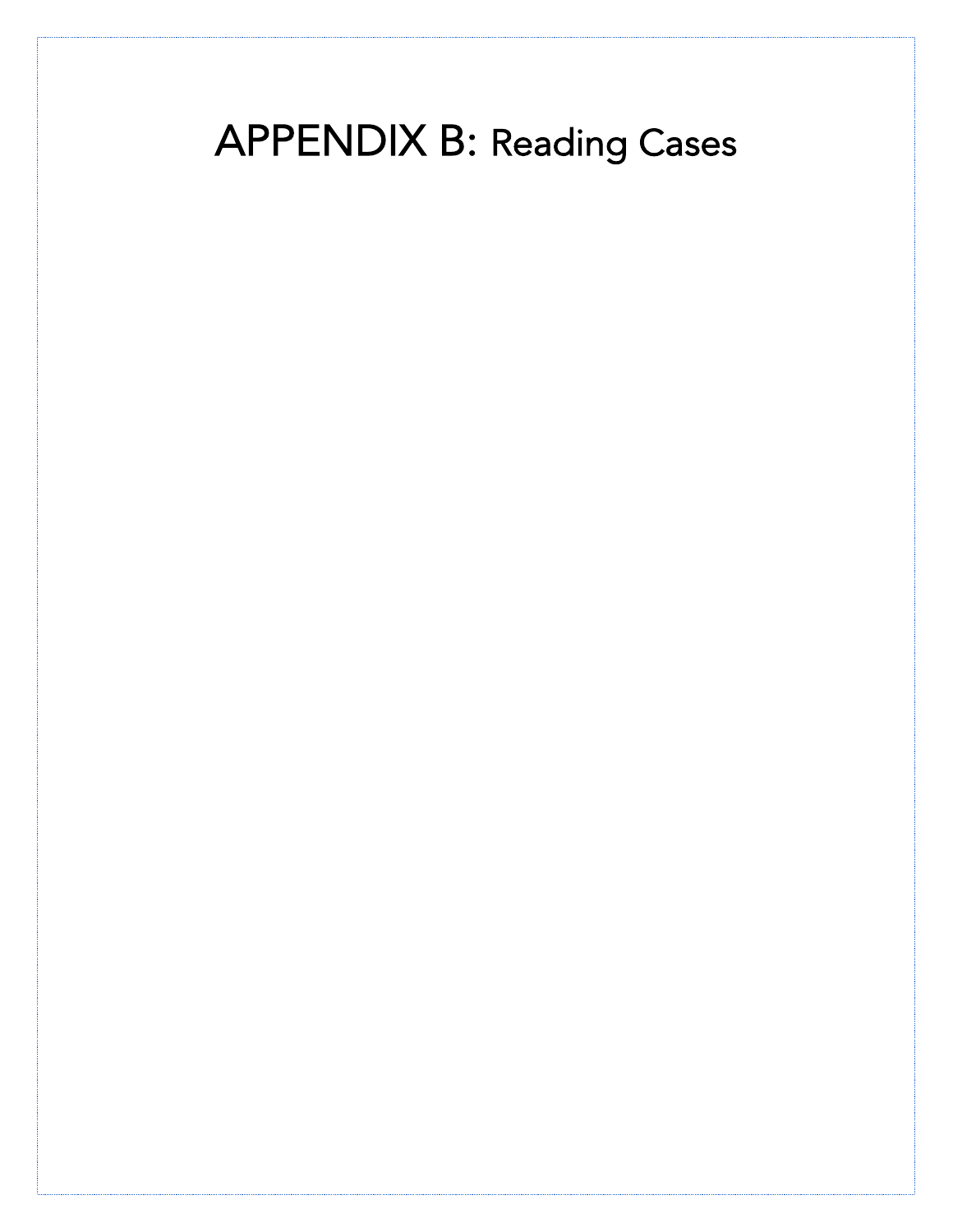294 Ga. App. 1

**ELLISON v. PETERSON** Customer v. Manager

> Court of Appeals of Georgia. November 13, 2008.

BLACKBURN, Presiding Judge.

In a tort suit based on allegedly violent behavior by a manager at a Burger King restaurant, Sharon Ellison, pro se, appeals the grant of summary judgment to Janet Peterson, the restaurant manager, contending that material issues of fact precluded summary judgment. Because Ellison's verified complaint and deposition testimony created genuine issues of material fact as to the potential liability of the manager, summary judgment as to her was not proper on all claims. Accordingly, we reverse.

Rule #1: Summary

Rule #1.1: for summary judgment, interpreted most favorable to E

Summary judgment is proper when there is no genuine issue of material fact and Judgment the movant is entitled to judgment as a matter of law. OCGA § 9-11-56(c). A de novo standard of review applies to an appeal from a grant of summary judgment, and we view the evidence, and all reasonable conclusions and inferences evidence drawn from it, in the light most favorable to the nonmovant. Matjoulis v. Integon Gen. Ins. Corp.[1]

So viewed, the record shows that in January 2007, Ellison entered a Fact #1: E walks into restaurant and waits

neighborhood Burger King restaurant and waited by a cash register to order. After a period of time passed without her  $\frac{\text{Fact #2: E}}{\text{got}}$ order being taken, Ellison said, "Hi, is impatient anybody going to welcome me to Burger  $\frac{and}{f_{\text{recul}}}$ King? Somebody going to please take my assistance order?" An employee turned and explained that the staff was busy with  $Fact #3: P$ other customers' orders and offered to  $\frac{\text{heat}}{\text{source}}$ take her order. According to Ellison's came out deposition and verified complaint, the from back manager on duty then walked out from behind the counter and asked, "Why is it every time you come into the restaurant,  $_{\text{headlocks}}^{\text{Fact #4: P}}$ you have to make a noise?" Ellison and shakes averred that the manager "put her hands around my neck in a semi head lock position ... and start[ed] shaking like three times or whatever. Then [the manager] turned loose and said, `Are you all right now?'" The employees asked if Ellison was ready to order, and Ellison uneventfully ordered a grilled chicken salad, which she was served. got requested request and headlocks E her

Based on this exchange, Ellison filed a verified complaint against the manager, seeking damages for battery. This defendant successfully moved for summary judgment, giving rise to this appeal.

# **Summary judgment as to the restaurant manager.**

Ellison's complaint essentially makes claims against the manager for battery. In a generic order, the trial court granted summary judgment to the manager. However, as Ellison has presented evidence supporting her allegation of battery, and as the manager has not

1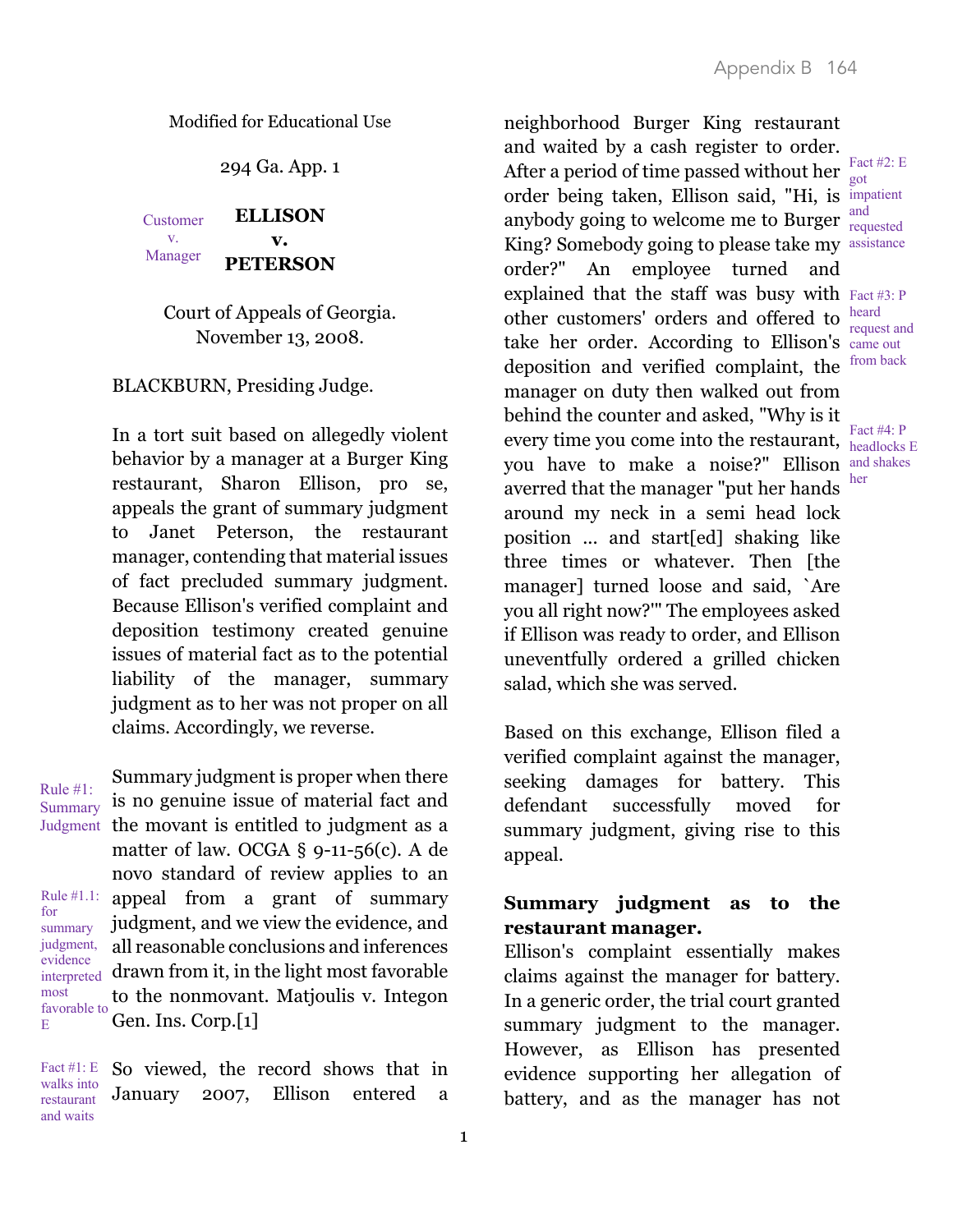shown why she should prevail as a matter of law, we must reverse the trial court's judgment as to the battery claim against the manager.

**Battery**. Ellison's verified complaint and deposition testimony allege that the manager "placed [Ellison] in a semi head lock position<sup>[,]</sup> and began shaking ... while still locked around the neck and head area approx[imately] [t]hree times while asking, `Is everything ok now?'" As this case arises on appeal from a grant of summary judgment, we must view this evidence and all reasonable inferences and conclusions drawn from it in the light most favorable to the nonmovant, Ellison. See Matjoulis v. Integon Gen. Ins. Corp., supra, 226 Ga.App. at 459(1), 486 S.E.2d 684. Ellison "is to be given the benefit of all reasonable doubts in determining whether a genuine issue exists. The evidence must be construed most favorably to [her], and the trial court must give [her] the benefit of all favorable inferences that may be drawn from the evidence." Smith v. Sandersville Production Credit Assn.[3] Further, our role as an appellate court prohibits us from evaluating the credibility of factual allegations contained in Ellison's verified complaint and deposition testimony, even in light of an affidavit by the manager which directly contradicts Ellison's account. See Miller v. Douglas[4] ("[i]n motions for summary judgment, this court cannot consider the credibility of witnesses or their affidavits and a jury must resolve the question and the conflicts in the evidence which it produces").

When properly viewed in this light,  $W_{\text{as a}}$ Ellison's allegations give rise to a genuine issue as to whether the manager committed a battery.

> In the interest of one's right of inviolability of one's person, any unlawful touching is a physical injury to the person and is actionable. Generally speaking, an "unlawful" touching is one which is "offensive," and an "offensive" touching is one which proceeds from anger, rudeness, or lust. The test... is what would be offensive to an ordinary person not unduly sensitive as to his dignity.

(Citations and punctuation omitted.) Newsome v. Cooper-Wiss, Inc.[5] "A cause of action for ... battery can be supported by even minimal touching." Darnell v. Houston County Bd. of Ed.[6]

"This Court has repeatedly held in battery cases that the unwanted touching  $\frac{\text{Rule #2:}}{\text{Pattern}}$ itself constitutes the injury to the plaintiff." Vasquez v. Smith.[7] Given the relatively low threshold required to prove battery, we must conclude that Ellison has created a factual issue as to whether a battery occurred. To hold otherwise here would run contrary to this  $_{\rm Court \; final}$ precedent and to our mandate to view all holding: evidence in the light most favorable to  $\frac{\text{Reversed}}{\text{the earth}}$  $Ellison$  as the nonmoving Accordingly, the trial court erred in  $\frac{1}{p}$  ludgment to Battery the grant of party. summary P.

Issue #1: battery committed (when the evidence is construed most favorable to the nonmovant)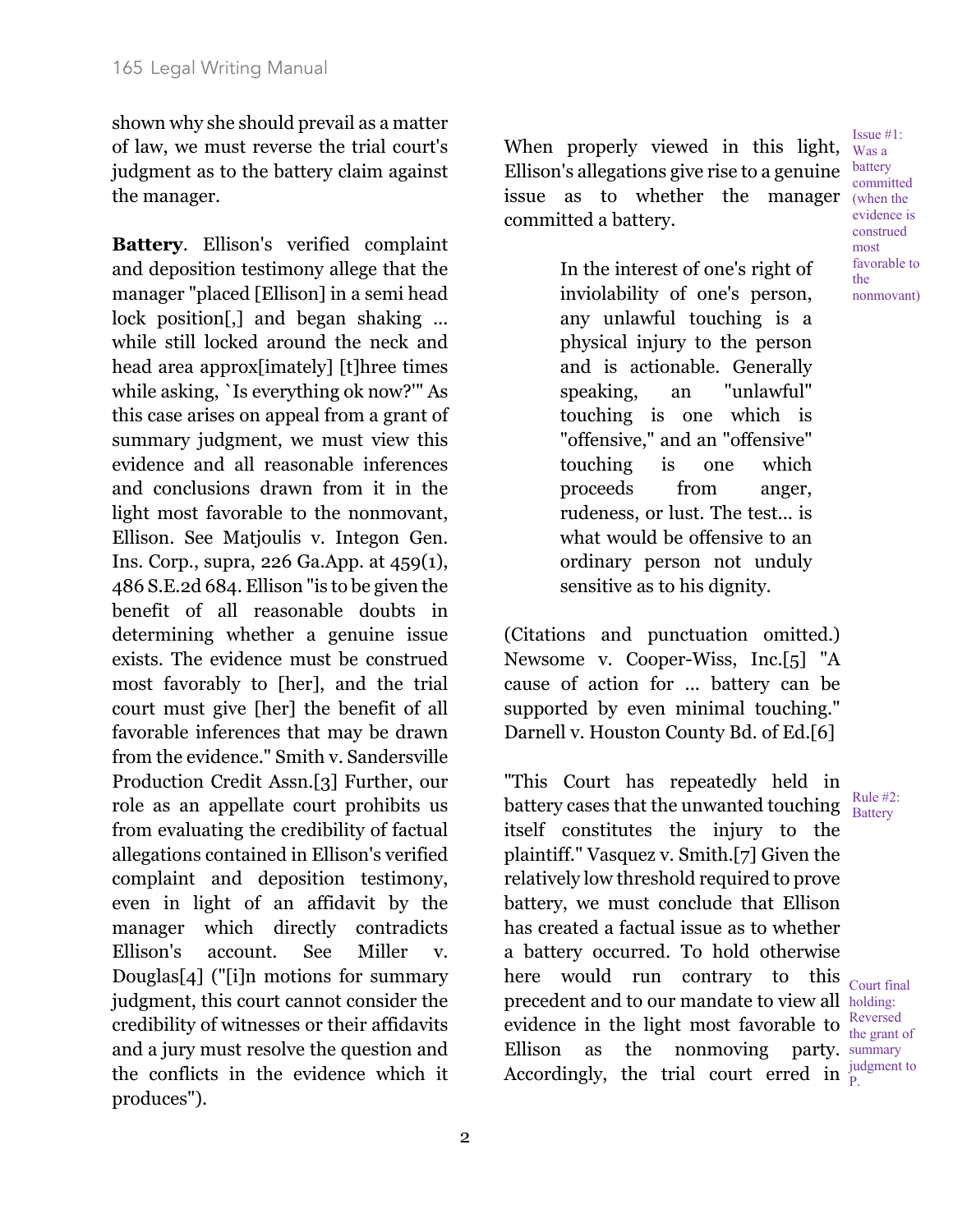granting summary judgment to the manager.

In sum, we reverse the grant of summary judgment to Peterson as to battery.

*Judgment affirmed in part and reversed in part, and case remanded.*

[1] Matjoulis v. Integon Gen. Ins. Corp., 226 Ga. App. 459(1), 486 S.E.2d 684  $(1997).$ 

[2] Todd v. Byrd, 283 Ga.App. 37, 38(1), 640 S.E.2d 652 (2006) (whole court).

[3] Smith v. Sandersville Production Credit Assn., 229 Ga. 65, 66, 189 S.E.2d 432 (1972).

[4] Miller v. Douglas, 235 Ga. 222, 223, 219 S.E.2d 144 (1975).

[5] Newsome v. Cooper-Wiss, Inc., 179 Ga.App. 670, 672(1), 347 S.E.2d 619 (1986).

[6] Darnell v. Houston County Bd. of Ed., 234 Ga.App. 488, 490(1), 506 S.E.2d 385 (1998).

[7] Vasquez v. Smith, 259 Ga.App. 1, 576 S.E.2d 59 (2003).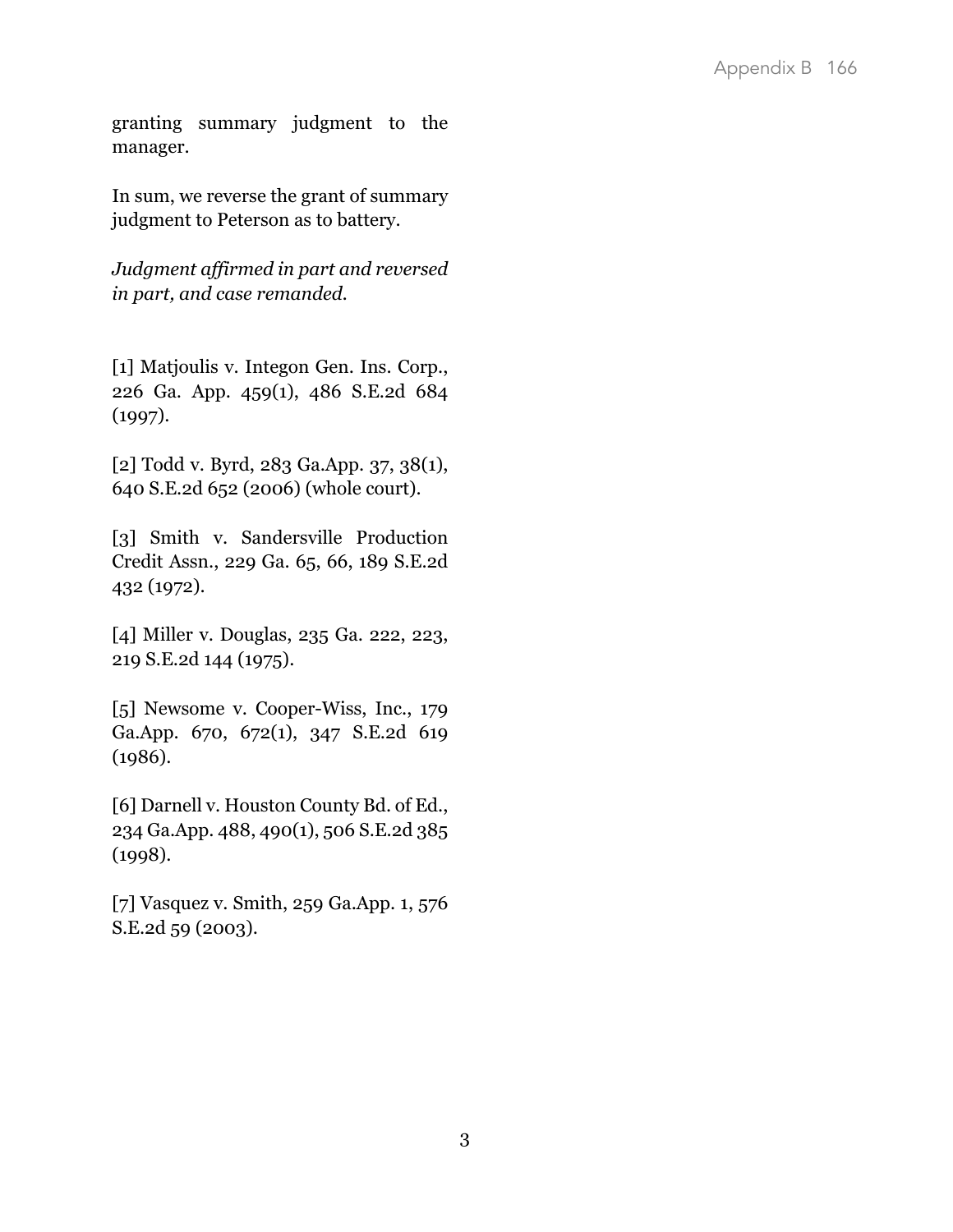268 Ga. App. 1

**EVERETT v. GOODLOE** Plaintiff Defendant

Court Court of Appeals of Georgia. July 15, 2004.

# MIKELL, Judge.

Summary Judgment Rule

Summary Judgment Rule

Donna Everett appeals the trial court's grant of summary judgment to her former employer, John D. Goodloe, Jr., on her claim of battery. We affirm.

> On appeal of the grant of summary judgment, this court applies a de novo review of the evidence to determine whether any question of material fact exists. Summary judgment is appropriate where the moving party can show that there is no genuine issue of material fact and that the movant is entitled to judgment as a matter of law. OCGA §  $9-11-56(c)$ . A defendant meets this burden by showing the court that the documents, affidavits, depositions and other evidence in the record reveal that there is no evidence sufficient to create a jury issue on at least one essential element of plaintiff's case.... All of the other disputes of fact are rendered immaterial.<sup>1</sup>

The record in this case shows that from 1989 to 2000, Goodloe, a licensed real estate broker, owned a hotel in the Bahamas called the Abaco Inn. Appellant was employed as Goodloe's part-time personal secretary from January 1998, to October 1999. Prior to becoming Goodloe's employee, Everett dated Goodloe during the summer and fall of 1997. In October 1997, Goodloe ended the relationship and asked Everett not to call him. He asserted that he loved Everett, but, because they shared no intimacy, he could not continue the relationship. Goodloe did request that Everett keep him abreast of the progress of her book, in which he had invested \$25,000. On December 3, 1997, Everett e-mailed Goodloe that she was searching for a part-time job, and he hired her as a personal secretary.

During Everett's employment with Goodloe, she maintains that she was sexually harassed, both mentally and physically, after refusing Goodloe's sexual advances. Also during that time, Everett maintains that she found a buyer for the Abaco Inn and that Goodloe agreed to pay her a fee for her assistance, which he failed to do in retaliation for her refusal to have a more intimate relationship with him. Everett filed this action, alleging battery. Conversely, appellees contend that this lawsuit arose because Everett was not paid a commission from the sale of Noble Island, and not because Goodloe sexually harassed Everett. Goodloe filed a motion for summary judgment as to Everett's

Claim -

Battery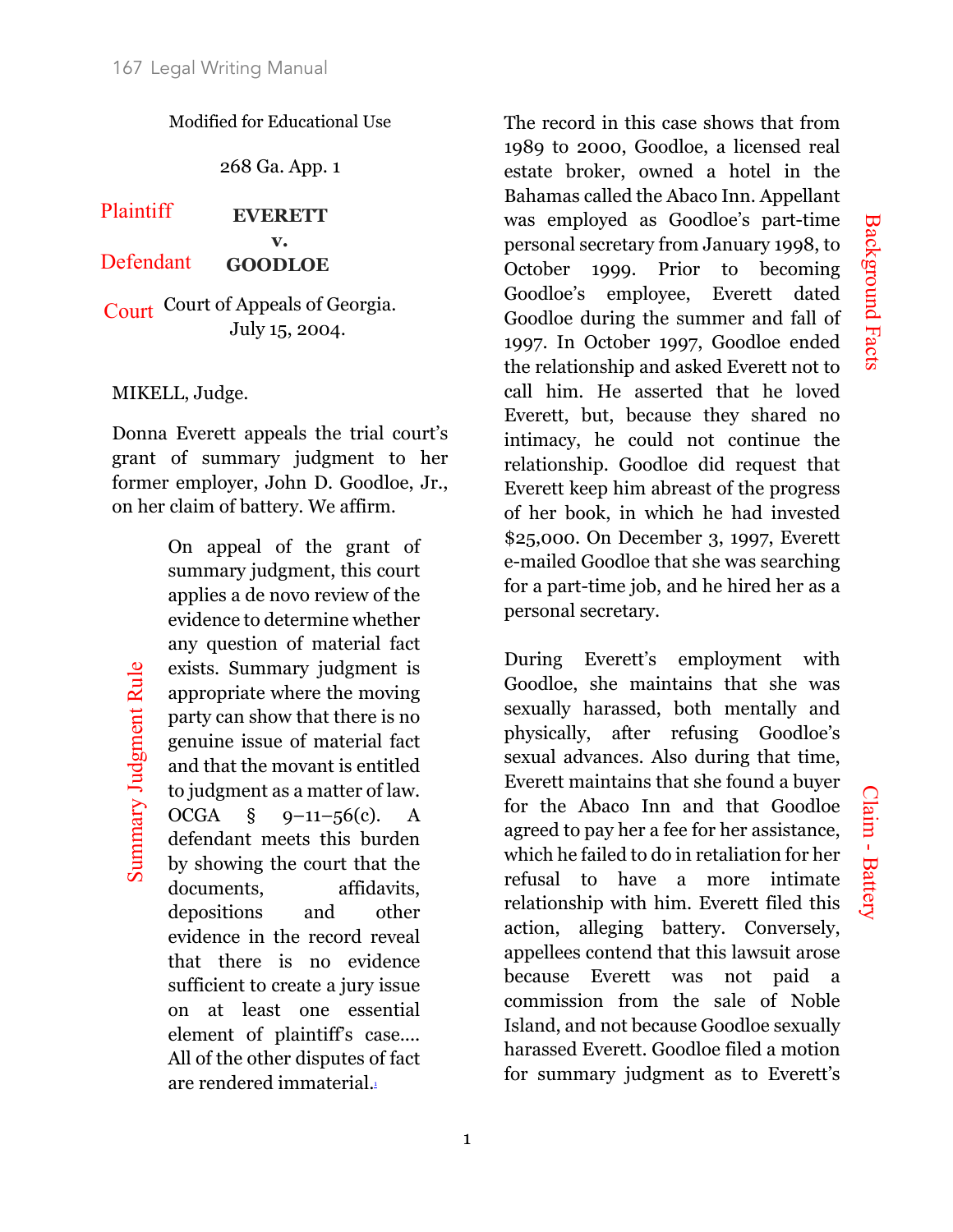Procedural Posture

Procedural Posture

claim, which was granted. Everett appeals the grant of Goodloe's motion.

Everett contends that the trial court erred by granting Goodloe summary judgment on her claim for battery.

Everett deposed that the first assault occurred in early 1998, when Goodloe grabbed her breasts, pressed up against her, and smashed his face and teeth into her mouth, causing it to bleed. Everett thought that the battery occurred because Goodloe was angry that Everett treated him like a friend, as opposed to a boyfriend, while they were out with friends on January 31, 1998, but she was not certain that this particular event preceded the assault. When shown an email message that she sent to Goodloe the next day in which she indicated that she had a "good time last night," Everett again stated that the attack followed the January dinner date and explained that she ignored most of Goodloe's conduct because she needed her job.

First Alleged Battery

First Alleged Battery

Everett deposed that there were two batteries in May 1998, and that she began to fear Goodloe's anger, which typically followed her rejection of his sexual advances. She stated that the last incident occurred in September 1998 when Goodloe lunged at her and grabbed her legs. She deposed that she rejected him and that he fired her, only to rehire her the next morning.

In addition to Everett's deposition testimony, also considered on summary judgment were several other e-mail

messages between Goodloe and Everett and excerpts from Everett's journal, which she called the "Morning Pages." Everett deposed that the Morning Pages was not a diary per se, but simply notations of "whatever crept into my mind at the moment" and that she did not lie about events in the Morning Pages.

On April 6, 1998, Everett e-mailed Goodloe that he had offended her with his sarcasm about her work experience, that she expected him to treat her with the same courtesy and respect that she afforded him, and that she "did not see any room at all [in their relationship] for that sort of thing." On July 8 and 21, 1998, she signs other e-mail messages, "Love, Donna." On September 18, 1998, she writes in her journal,

> I've sought this situation used my "power" to ingratiate myself to John so that I could survive.... Should I borrow the money from John today? Yes ... I can use the money.... He comes out in those shorts like he did in that bathrobe-here I am looking gorgeous.... At least I've gotten rid of that sucking on my lip kiss. I hated it. Why do I want them totally under my spell? It's the only way I feel safe.... The weight is heavy as shown by this relationship with John. He even said now that this has happened again (he blames it

Plaintiff Journal Entry

Plaintiff Journal Entry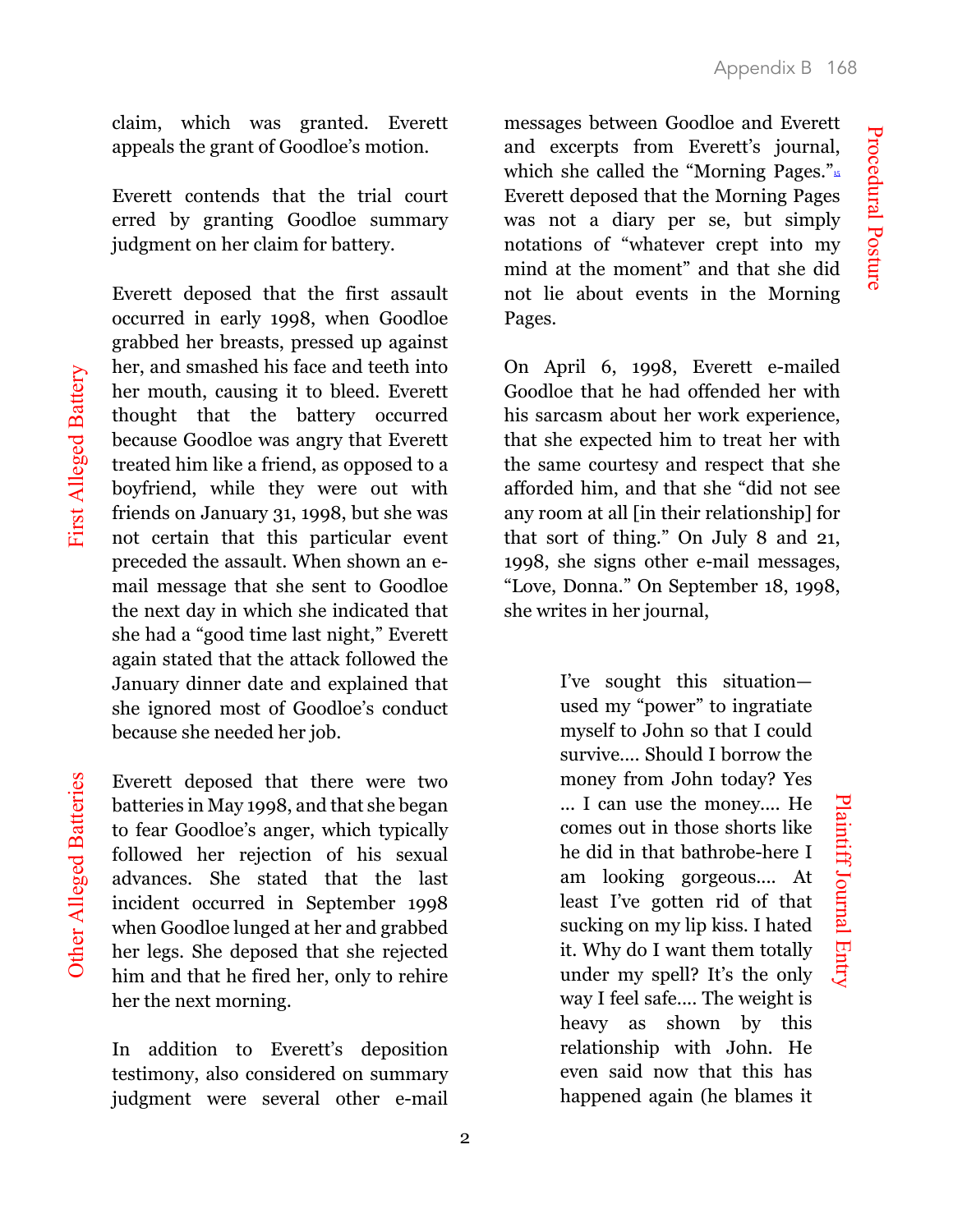on both [sic] our drinking) and maybe it is, I lose my inhibitions and he sees my distaste.... I release my emotional attachment to John.

In an e-mail to Goodloe dated November 23, 1998, Everett writes,

> Just a short note to tell you what's been on my mind. I'm not angry anymore, John. The day all the boxes of Rena's things were moved,<sup>16</sup> I thought about you and your life and her life and the anger just went away.... And to make a long story short ... it just completed the whole healing process. I forgave you entirely for what I considered your wrongs toward me.... What all this means is that I am your friend, and I know you're mine. I miss your dear company and hope that you will be comfortable in renewing our friendship on a friendship basis. If you can do that, then you and Linda or whomever, and I and whomever (have been trying to go on some dates) can actually go to dinner and enjoy one another's company. But either way, the main thing I wanted you to know ... is that I'm not angry at you anymore.... With love, Donna Jean.

Plaintiff Email to Defendant

Plaintiff Email to Defendant

Under *Prophecy Corp. v. Charles Rossignol, Inc.*,<sup>17</sup> a party/witness' testimony "is to be construed ... against him when ... self-contradictory."<sup>8</sup> On summary judgment, the trial judge decides whether the testimony is contradictory, and if so, whether the witness has offered a reasonable explanation for the contradiction.<sup>19</sup>

"[T]he act of intentionally causing actual physical harm to another is civilly actionable as a battery.... It is the intent to make either harmful *or* insulting or provoking contact with another which renders one civilly liable for a battery." The test as to whether a battery has occurred " ' "is what would be offensive to an ordinary person not unduly sensitive as to his dignity."  $\frac{1}{2}$ 

In her brief, Everett explains that she did not mention the attacks in her e-mail messages or other writings because she feared losing her job. It does not appear, however, that Everett was so fearful of losing her job that she refrained from chastising Goodloe for other conduct that she felt was inappropriate. For example, she e-mailed him that she would not tolerate his insulting comments. Since Everett's deposition testimony about her contact with Goodloe contradicts her writings to Goodloe and in her journal, under *Prophecy,* we construe her writings to Goodloe and in her journal,<br>under *Prophecy*, we construe her<br>testimony against her and affirm the grant of summary judgment to Goodloe on her claims for assault and battery.23

# *Judgment affirmed.*

Reasoning

Battery Rule

**Battery Rule**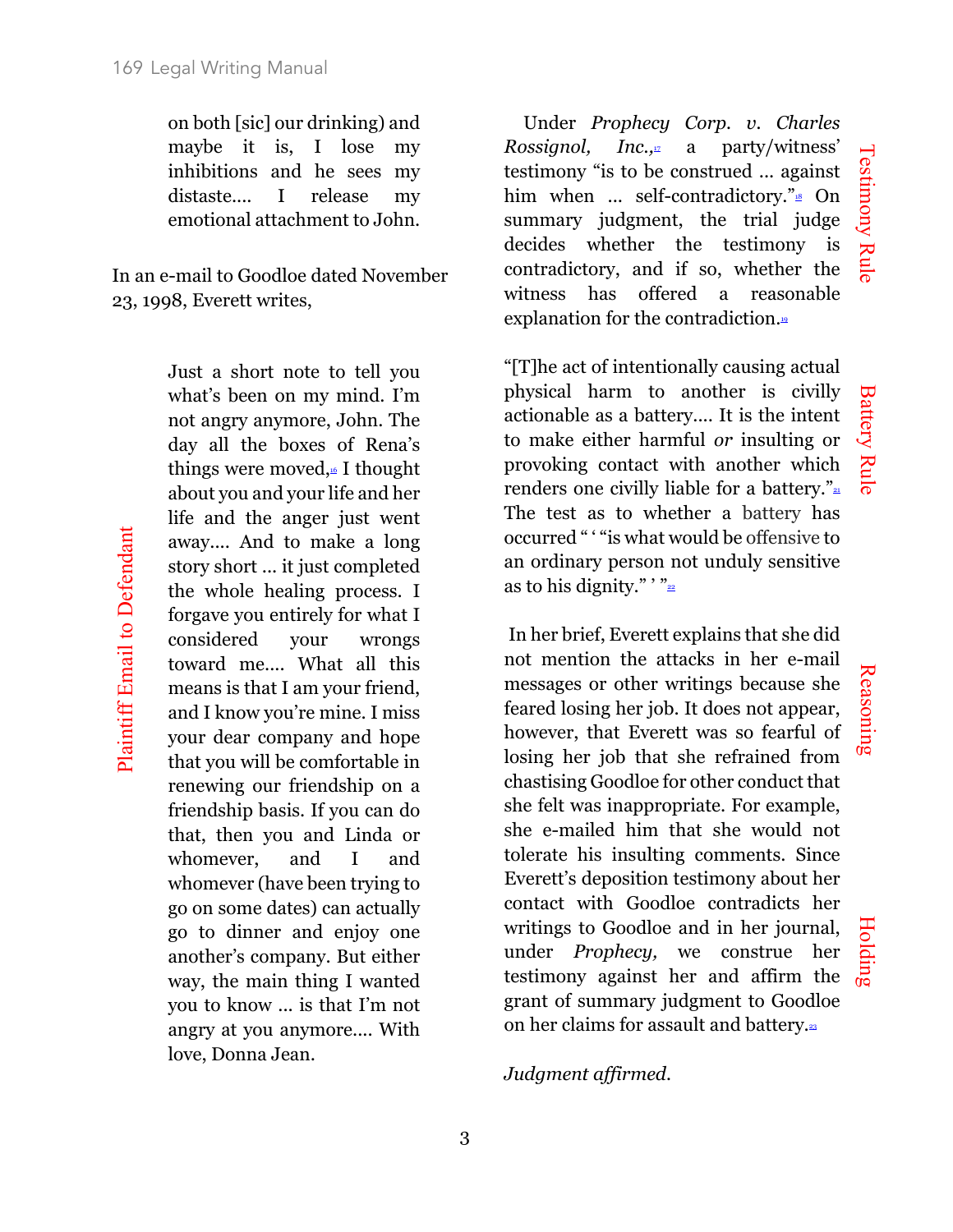110 Ga. App. 1

**Wesley GREENFIELD v. T.L. CUNARD** Greenfield (P) v. Cunard (D)

## Oct. 16, 1964.

## *Syllabus by the Court*

Definition Any act of physical violence (and the law will not draw a line between different degrees of violence), inflicted on the person of another, which is not necessary, is not privileged, and which constitutes a harmful or offensive contact, constitutes an assault and battery. of assault and battery may function as the rule

Wesley Greenfield sued Colonial Stores, Inc., seeking to recover damages allegedly inflicted upon him by the defendant's servants. The petition shows the following facts: Parties, remedy sought

The plaintiff entered the defendant's store, purchased several articles, and paid for them. He then departed from the premises, proceeding immediately to a Jacobs Drug Store located adjacent to defendant's store. 'After plaintiff had stepped a few feet into the said Jacobs Drug Store the doors through which the plaintiff had just entered burst open, two men in green jackets and later identified as T. L. Cunard and H. L. Speights, relating to managers and acting as agents and employees of defendant, acting within the scope of their duties and about the business of said defendant *grabbed the*  defendant Relevant factssubstance Facts agency of employees and

*plaintiff by his arms and pulled them behind his back in a swift and pain producing manner*. One of the managers, namely T. L. Cunard, the manager of the meat department of the defendant, shouted in a loud boisterous manner, 'I want our meat that you have in your coat.'' This demand was repeated. There were present and within hearing distance a number of customers and employees of the drug store. 'Plaintiff Plaintiff informed said managers that he had paid for all the merchandise which he had with him; nevertheless, said managers contended, in the presence of the other persons present, that plaintiff had Unsure hidden some meat under his coat and was endeavoring to conceal and avoid making payment for it, which contention claim conveyed and was intended to convey the meaning that your plaintiff was a cheat, swindler, and thief and was endeavoring Also to cheat, swindle, steal and defraud  $\frac{\text{unsure how}}{\text{div } \cdot \text{cos } \theta}$ defendant, in violation of the criminal  $\frac{d}{d}$ <sub>relevant to</sub> statutes and laws of the State of Georgia. the issue \* \* \* Whereupon plaintiff proceeded to unbutton his overcoat and sport coat and showed the managers of the defendant that he had nothing on him which belonged to the defendant.'

The trial judge entered a judgment **Posture:** the sustaining the motion to dismiss. The plaintiff is plaintiff excepts to these judgments striking the amendment and dismissing of the his petition.

BELL, Presiding Judge.

There are allegations which are sufficient to keep him in court, for he has alleged a  $\frac{\text{Plaintiff}}{\text{altered}}$ cause of action for battery. See the sufficient

claimed he paid

how this is important to a battery

this is

Procedural appealing the dismissal battery claim

Holding—

alleged facts to support a COA for battery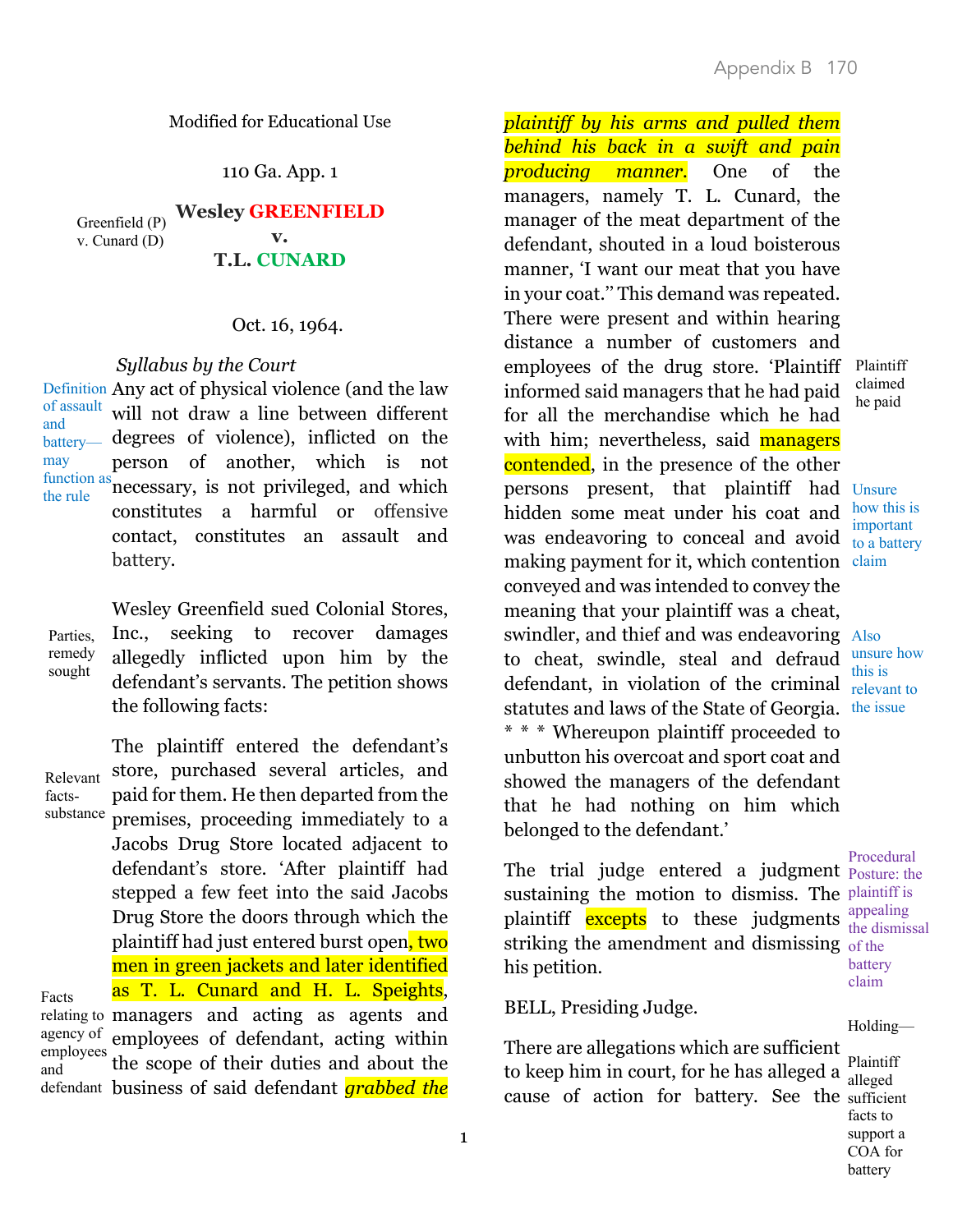preceding factual summation for the allegations which **obviously** are sufficient to state a cause of action for assault and battery within the following rules: '\* \* \* where all the apparent circumstances, reasonably viewed, are such as to lead a person reasonably to apprehend a violent injury from the unlawful act of another, <sup>precedent</sup> there is an assault.' Quaker City Life Ins. Co. v. Sutson, 102 Ga.App. 53, 56(1), 115 S.E.2d 699, 702. 'Any act of physical violence (and the law will not draw a line between different degrees of violence), inflicted on the person of another, which is not necessary, is not privileged, and which constitutes a harmful or offensive contact, constitutes an assault and battery.' **Brown v. State**, 57 Ga.App. 864,

Binding

*The judgment dismissing the petition is reversed.*

Disposition: the claim will not be dismissed and the case will proceed

The judgment below is reversed

867, 197 S.E. 82, 84.

Rule: an act of violence inflicted on another person that constitutes harmful or offensive contact also constitutes an assault and battery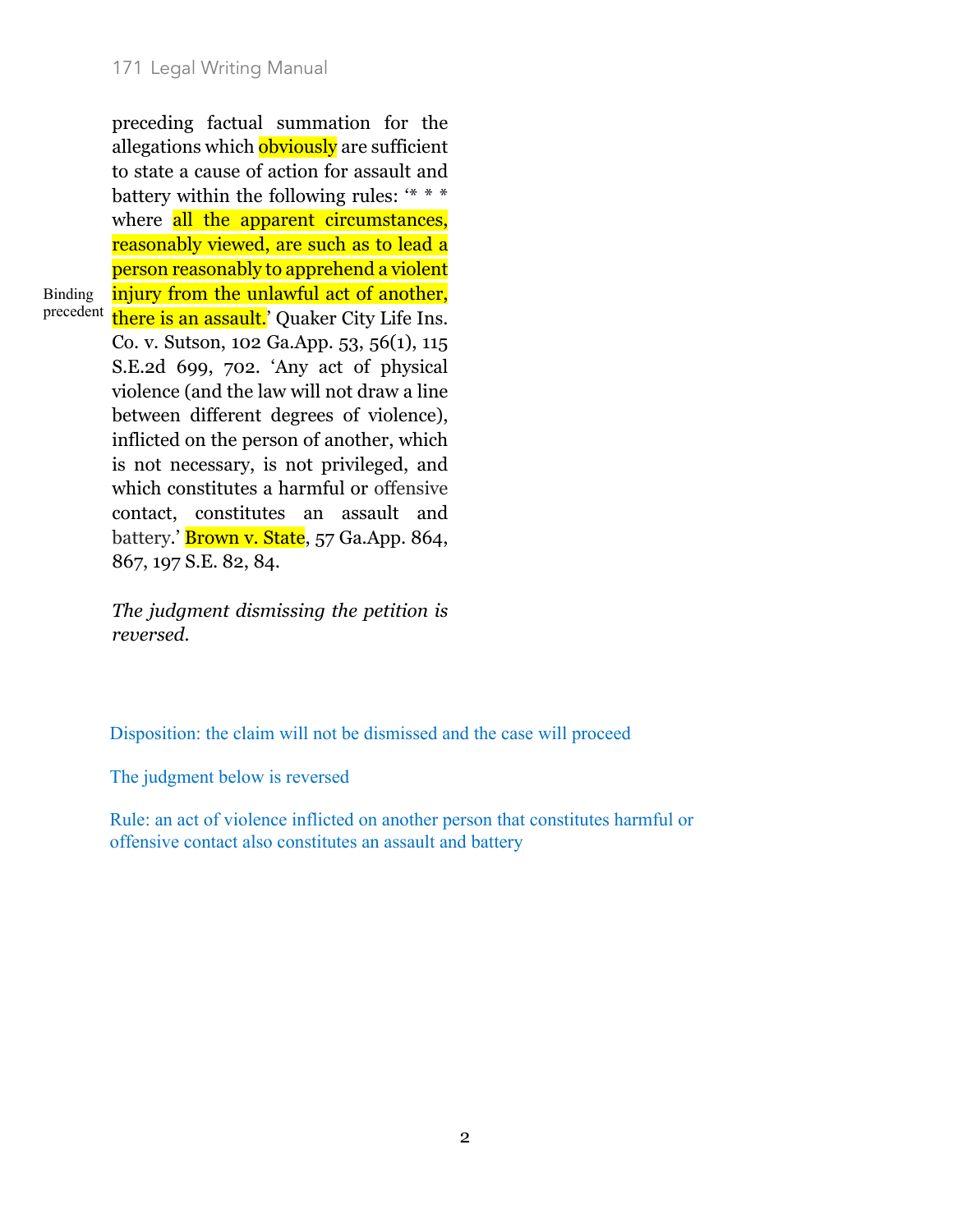Rule: No battery if search is invited

Rule: No battery if search is invited

Modified for Educational Use

178 Ga. App. 1

**HARVEY v. SPEIGHT.** π ∆

Court of Appeals of Georgia. April 9, 1986.

### BANKE, Chief Judge.

The appellee sued the appellant, Harvey, to recover damages for battery. A jury awarded him \$2,500 in compensatory damages and \$30,000 in punitive damages. In this appeal, the appellant enumerates as error the denial of its motion for a directed verdict with regard to battery.

Acting upon information that someone had just stolen several cartons of cigarettes from the store, the appellant stepped outside and approached the appellee, who had himself walked out of the store only moments earlier. The appellant was followed by several other persons whom the appellee testified he assumed were also store employees. Upon being asked by the appellant if he had anything that did not belong to him, the appellee answered, "No, ... do you want to see ..." He then briefly held the sides of his jacket open and let them close, at which point the manager parted the jacket with his hands to see if anything was concealed there. Simultaneously, the appellee pointed to another person in the immediate vicinity

and said, "I think that is the man you are looking for." The appellant then left the appellee to pursue this other person.

The appellee testified that the appellant had not been rude to him but stated that he did not consider the appellant's conduct in looking inside his jacket as courteous. He admitted that he had invited this search and that the manager had not cursed him nor spoken loudly to him; however, he testified that he felt the manager was angry because of the look in his eyes and the fact that several people had followed the manager out of the store. At trial, the appellee testified that the entire encounter had lasted about 45 seconds, whereas during an earlier deposition he had testified that the encounter lasted between 15 and 30 seconds.

The appellee admitted that any touching of his person had been invited by him; and such invitation is inconsistent with the tort of assault and battery. See *Crowley v. Ford Motor Credit Co.,* 168 Ga.App. 162(1), 308 S.E.2d 417 (1983); OCGA § 51–11–2. The evidence was consequently insufficient to support any recovery, and it follows that the trial court erred in denying the appellant's motion for directed verdict.

*Judgment reversed.* Holding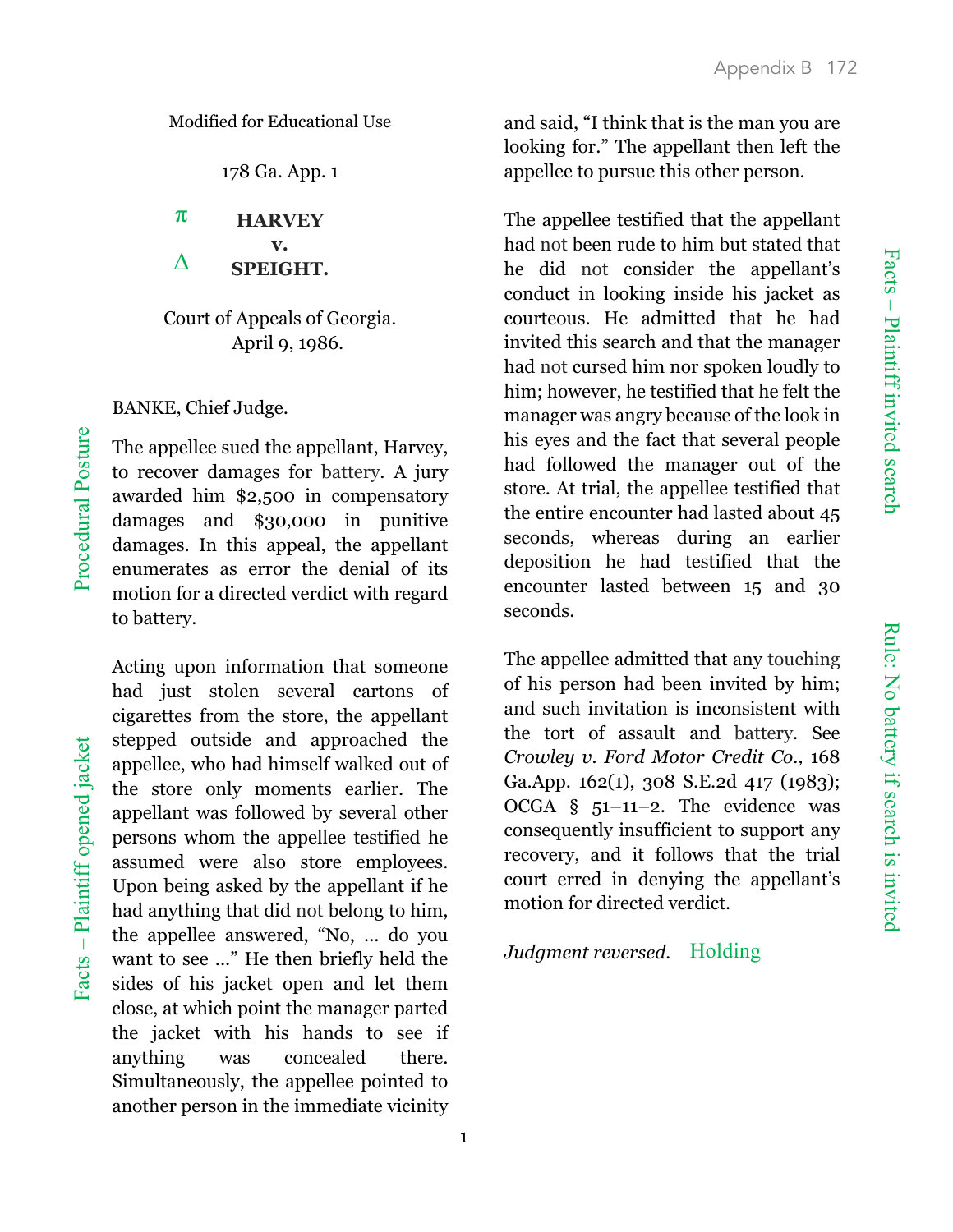193 Ga. App. 1

#### **HENDRICKS et al. v. HARPER** Caption

Court of Appeals of Georgia. Decided October 23, 1989.

# CARLEY, Chief Judge.

Appellant-plaintiffs Mr. and Mrs. Bobby Hendricks filed suit against appelleedefendant Mr. Raymond Harper, a Southern Bell employee. The complaint alleged the commission of a battery against Mr. Hendricks, in that Mr. Harper had "wrongfully, willfully, and intentionally tricked and induced [Mr. Hendricks] to place a telephone receiver to his right ear which [receiver] had, at the time, a high frequency/high intensity tone being transmitted over the line at the direction and under the control of [Southern Bell], acting by and through its agent and employee [Mr. Harper]." For this alleged battery, appellant Mr. Hendricks sought compensatory and punitive damages and Mrs. Hendricks sought compensatory damages for loss of consortium.

on issue of battery

Key facts

Procedural History: lower court ruled in favor of Harper-**Hendricks** appealed

The case was tried before a jury and a verdict in favor of appellee was returned. Appellants appeal from the judgment that was entered by the trial court on the jury's verdict.

In its charge to the jury, the trial court gave several of appellee's requested instructions which were to the effect that his liability for the alleged battery would be dependent upon an actual intent on the part of Mr. Harper to hurt or to cause physical harm to Mr. Hendricks. The trial court consequently refused to give appellants' requested instruction which was to the effect that a battery could have been committed by Mr. Harper either by his intentionally making physical contact of an insulting or provoking nature with the person of Mr. Hendricks or by his intentionally causing physical harm to Mr. Hendricks. The giving of appellee's requested instructions and the refusal to give appellants' requested instruction are enumerated as error.

Clearly, the act of intentionally causing actual physical harm to another is civilly actionable as a battery. See generally Security Life Ins. Co. v. Newsome, 122 Ga. App. 137 (1) (176 SE2d 463) (1970). However, the intent to cause actual physical harm to another is not absolutely essential to the viability of a civil action for battery. "In the interest of one's right of inviolability of one's person, any unlawful touching is a physical injury to the person and is actionable." (Emphasis supplied.) Mims v. Boland, 110 Ga. App. 477-478 (1) (a) (4) (138 SE2d 902) (1964). See also Newsome v. Cooper-Wiss, Inc., 179 Ga. App. 670, 672 (1) (347 SE2d 619) (1986); F. W. Woolworth Co. v. Loggins, 115 Ga. App. 557 (1) (155 SE2d 462) (1967). Greenfield v. Colonial Stores, 110 Ga. App. 572, 574 (1) (139 SE2d 403) (1964);

Procedural History: jury instructed to decide based on whether **Harper** intended to harm **Hendricks** 

Substantive facts of the case on appeal

> Rule based on precedent

Intent to cause actual physical harm is not dispositive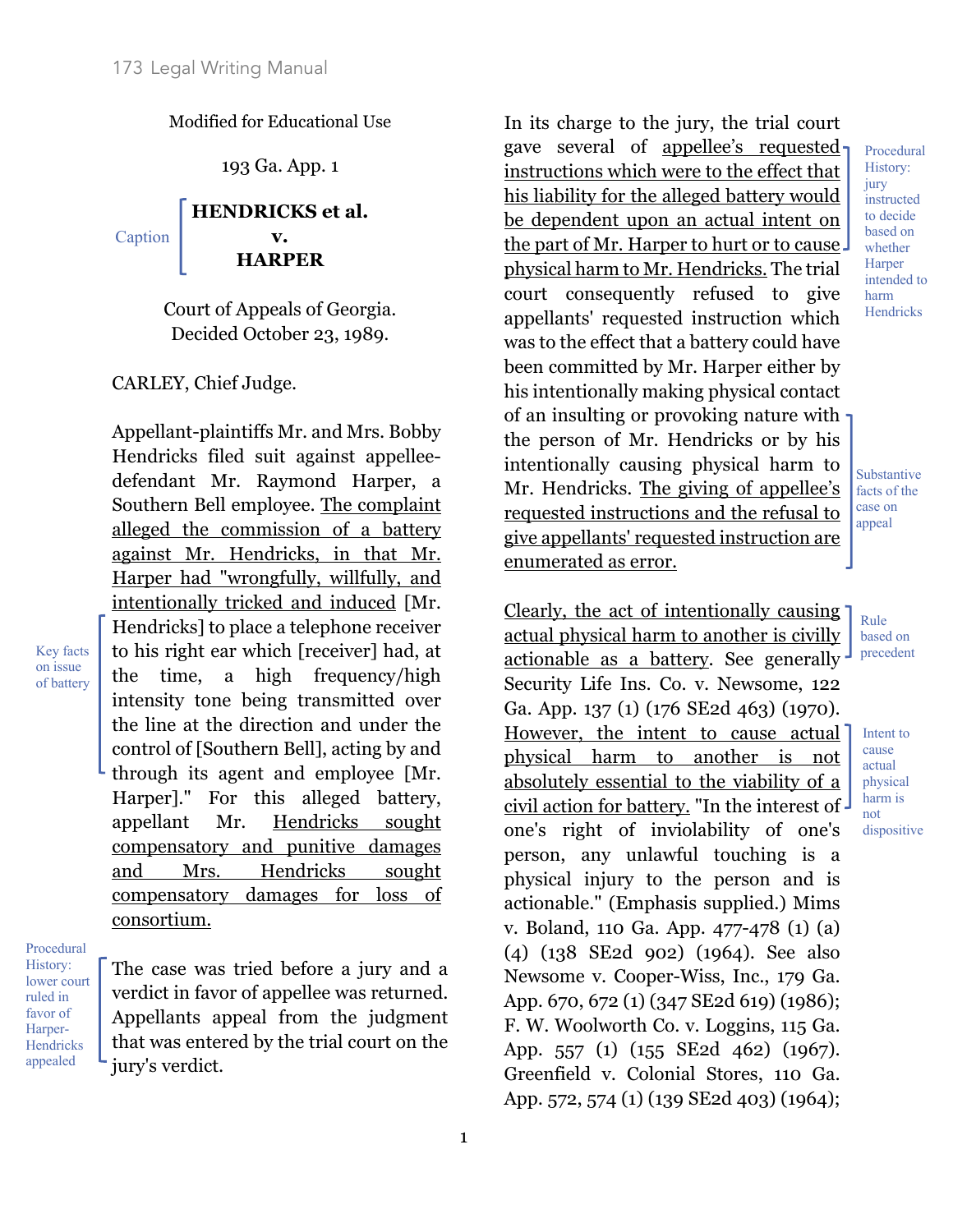Interstate Life &c. Co. v. Brewer, 56 Ga. App. 599, 605 (1) (193 SE 458) (1937). "Any unlawful touching of a person's body, although no actual physical hurt may ensue therefrom, yet, since it violates a personal right, constitutes a physical injury to that person. [Cits.] The unlawful touching need not be direct, but may be indirect, as by the precipitation upon the body of a person of any material substance." (Emphasis supplied.) Christy Bros. Circus v. Turnage, 38 Ga. App. 581 (2) (144 SE 680) (1928). "Any act of physical violence (and the law will not draw a line between different degrees of violence), inflicted on the person of another, which is not necessary, is not privileged, and which constitutes a harmful or offensive contact, constitutes an assault and battery. If the circumstances of the occasion be not such as the law would permit an inference that the battery proceeded from anger, the jury may nevertheless be authorized to conclude, considering its nature and the circumstances, that it resulted from a lack of proper respect for the person on whom the contact was made. Contact proceeding from rudeness is as offensive and harmful as that which proceeds from anger or lust, and in law constitutes an assault and battery." (Emphasis supplied.) Brown v. State, 57 Ga. App. 864, 867-868 (2) (197 SE 82) (1938).

An actionable battery may be accomplished by an unauthorized caress as well as by an unauthorized blow. See generally Yarbrough v. State, 17 Ga. App. 828 (88 SE 710) (1916). It is the intent to

make either harmful or insulting or provoking contact with another which renders one civilly liable for a battery. Interstate Life &c. Co. v. Brewer, supra at 606-607 (1). Accordingly, appellees' liability was not dependent upon Mr. Harper's intent to cause actual physical harm to Mr. Hendricks. Appellees' liability could equally be premised upon Mr. Harper's mere intent to make contact of an insulting or provoking nature with Mr. Hendricks. The question of whether Mr. Harper acted with any other intent whether wantonly, willfully or maliciously  $-$  goes to the issue of the damages that are recoverable by appellants and not to the issue of appellees' liability for the act itself. "A physical injury done to another shall give a right of action to the injured party, whatever may be the intention of the person causing the injury, unless he is justified under some rule of law. However, intention shall be considered in the assessment of damages." OCGA § 51-1-13. Thus, if in addition to intending to make contact of either a harmful or an insulting or provoking nature with Mr. Hendricks, Mr. Harper also acted wantonly, willfully or maliciously, appellees may be liable for punitive as well as compensatory damages. See OCGA § 51-12-5. It follows that the trial court erred in giving appellees' requested charges and erred in failing to give appellants' requested charge.

Reasoning: liability for battery does not rest on intent to cause actual harm (physical). Intent to make contact that is offensive satisfies the burden of proof for a battery claim.

Conclusion: trial court erred in giving Harper's requested charges and erred by failing to follow Hendrick's requested instruction

*The judgment is reversed and a new trial* 

*must be held.* -Disposition: lower court ruling is undone and case must be retried by lower court.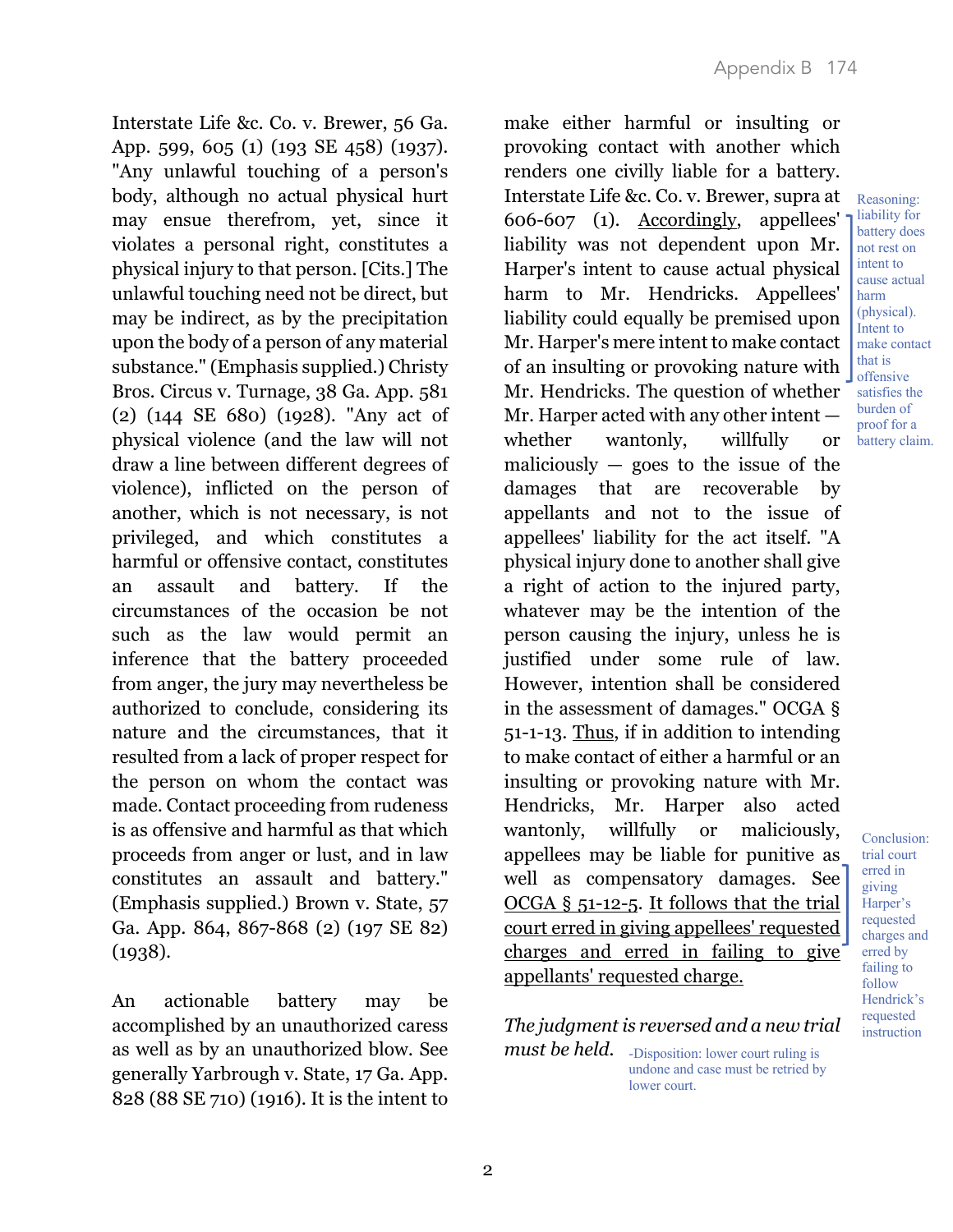Citation: Houston v. Holley, 208 Ga. App. 1 (Ga. Ct. App. 1993).

208 Ga.App. 1

# **HOUSTON et al. v. HOLLEY**

Caption: Houston et al. v. Holley

Court of Appeals of Georgia. Feb. 23, 1993.

### ANDREWS, Judge.

John Houston, Jr., a minor, through his parents and guardians, appeals the judgment entered on a jury verdict for defendant Holley, John's teacher when he was two years old.

Viewed in favor of the jury's verdict, the evidence was that John was a low birth weight baby whose mother suffered from toxemia during the last month of her pregnancy. At the age of six weeks, John was enrolled in the infant program at Kinder–Care. procedural

> Defendant Holley had worked for Kinder–Care since 1979, starting as a teacher's aide and becoming the teacher for the toddlers. In early 1986, John was in her toddler class for a month or two until she was transferred to teach the two-year-old class. At the age of two, John joined this class. John was a very demanding child who became aggressive with other children, sometimes spitting and hitting them. He also was extremely active and disruptive of class and was difficult to calm. The policy of Kinder– Care was that spanking was not allowed, but the use of "time-out" was. The child could be separated from the other children, usually by being placed in a chair in a corner. The child was always to

be within the sight of the teacher and able to see the other children.

As John became more aggressive and demanding, he was being placed in timeout. Holley attempted to use the standard time-out procedure of a chair in a corner, but John's actions made this unfeasible. In one corner, he played in the water fountain and in another he ran outside through the nearby door. When Holley attempted to talk to him concerning his behavior as he sat in the chair, he would kick, hit, spit, and scream at her, which Facts: caused the remaining ten or eleven twoyear-olds to gather to see what was **D** at issue happening. In an effort to control John in the case and cause as little disruption as possible to the rest of the children, in late January 1988 Holley began to use the bathroom between the two-year-old room and the infants' room for time-out. She would place John in a chair immediately inside the bathroom door. Then, she would lean against the water fountain outside the door to the bathroom, hold the door open with her foot so that John could not pinch his fingers in it and could see and listen to her, and attempt to calm him down. She did not completely close the door and the lights remained on. From this position, she could both talk to John and observe the remainder of the class. Occasionally, when Mrs. Houston would come to pick John up, he would be in the bathroom and she did not question Holley about this.

Because of the layout of the center, Moore, the director, could hear any Relevant disruptions. She was aware of Holley's use of time-out with John and had heard him crying once when he was placed in childcare time-out. In three months, she may have seen this on three occasions. She was not concerned about the procedure because John was safe and being observed and accordance

facts: shows

with

policy of how to carry out time-outs

history

procedural history

particularly relevant fact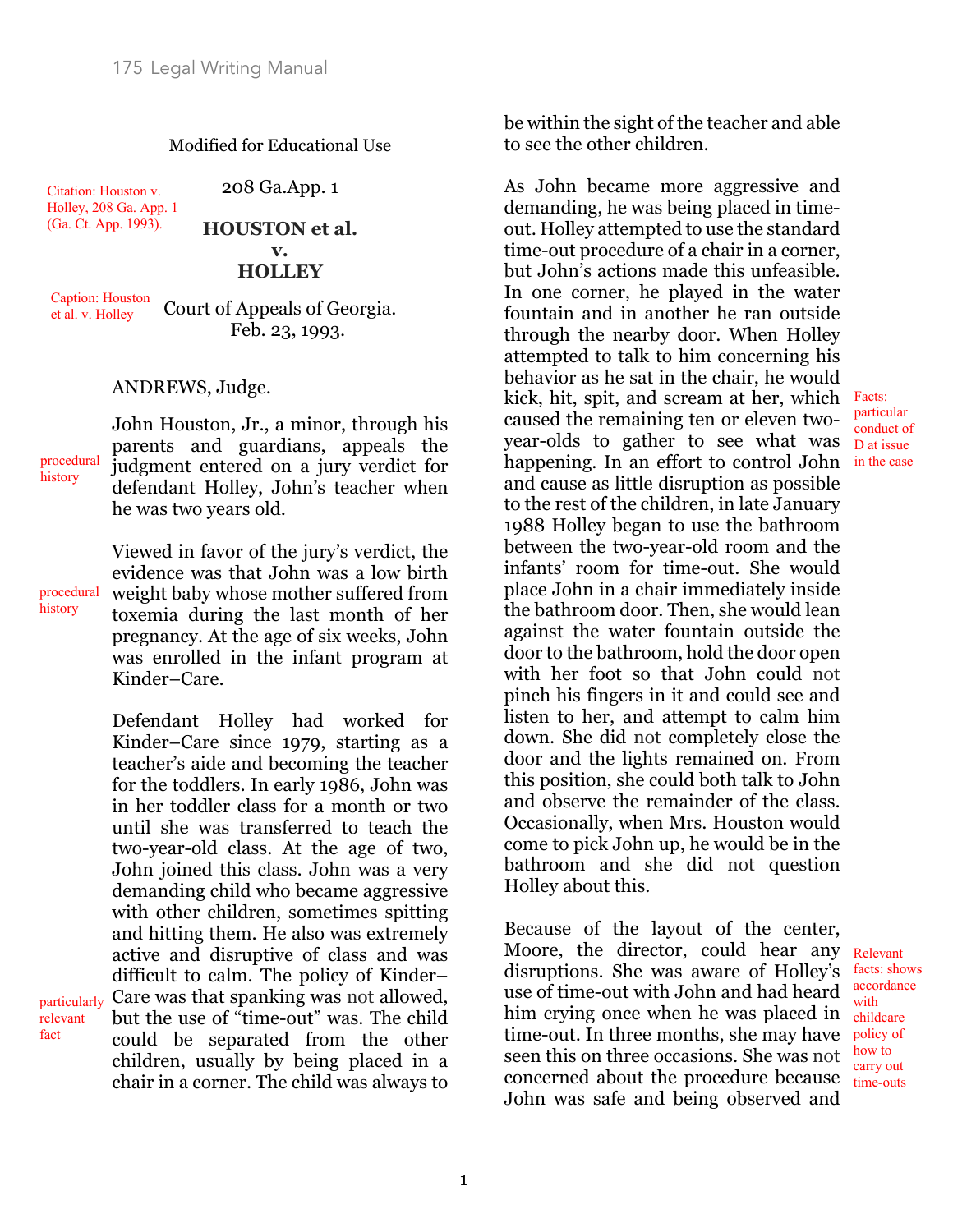was in view of other teachers in the center.

John sometimes suffered nightmares during his naps and was afraid of loud noises and strangers. Mr. Houston disciplined John with a belt and, according to John, had spanked him with a book before.

In May 1988, John was placed in the three-year-old class with another teacher with the hope that placing him in a larger room with older children would help his behavior. He was improving when his parents removed him from Kinder–Care.

Mrs. Houston said she was aware of this use of the bathroom because she had been contacted by Campbell and Leverette, two former employees of the center. Campbell worked there in 1987 and was terminated for leaving her class in the middle of the day. Leverette was hired in January 1988 and terminated in July 1988 because she asked another teacher to spank a child for her. Campbell's testimony concerning John being shut in the bathroom was, at best, equivocal and she acknowledged that she never reported any alleged misconduct by Holley to anyone at the center. While Leverette did testify that John would be placed in the bathroom and Holley would turn off the light and shut the door, placing her foot against it, she acknowledged that, from her vantage point in another classroom, she could not see into the bathroom and that the door may have been open.

After leaving Kinder–Care, John was placed in La Petite, another day care center, which refused to continue to keep him after 30 days. His parents took him to see a counselor who referred them to Dr. Hazard, a clinical psychologist. She

evaluated John, including administering psychological tests, in December 1988. She also spoke to his teacher at  $_{John has a}$ Children's World which he was then wellattending. They reported a very short attention span and need for extra  $_{bad}^{max}$ attention. Dr. Hazard diagnosed John as behavior – suffering from Attention Hyperactivity Disorder and attributed his behavior problems to that. She actual recommended medication, which the reasoning, parents rejected. Deficit court makes

While John was attending public justification kindergarten in Georgia, his parents refused referral to the school support  $\frac{1}{\text{of the time}}$ team for evaluation. After moving to outs Texas and entering first grade, John was suspended because he attempted to poke another child in the eye with a pencil.

John received no counseling or treatment for a year and then was seen by another clinical psychologist, Dr. Ude, beginning in the fall of 1990 and continuing through April 1991. Dr. Ude was aware of the incidents at Kinder– Care but was not advised by the parents of the other day care problems. He did not conduct any testing, but concluded after interviewing John once in October 1990 that the child suffered from Post-Traumatic Stress Disorder which he attributed to the trauma suffered from the time-out procedure.

John, who was seven at the time of the trial in February 1992, testified that he could not presently remember being shut in the bathroom.

Suit was filed in July 1990 alleging battery. The Houstons complain of the  $\frac{1}{\text{children}}$ granting of defendants' motion for directed verdict on their count alleging assault and battery.

established history of no mention of this in but it does go to the original for the escalation

Issue: family alleges battery by D Holley (a worker) on their child from D's conduct in placing the child in time-out at daycare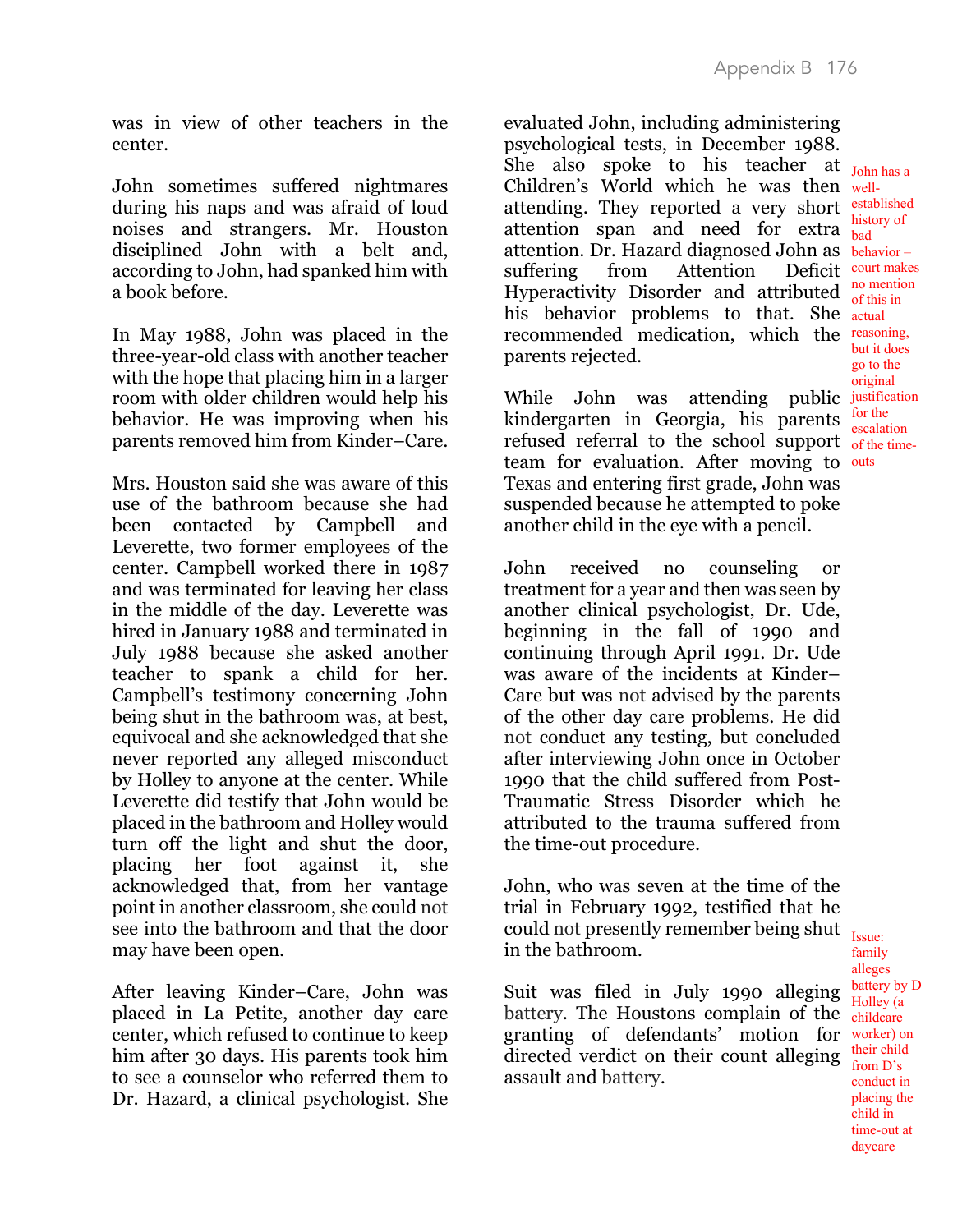Legal rule regarding battery: Unlawful touchings of another person qualifies as physical injury and thus can fall within the battery tort.

" ' "In the interest of one's right of inviolability of one's person, any unlawful touching is a physical injury to the person and is actionable (as a battery)." (Cits.)' *Newsome v. Cooper– Wiss, Inc.,* 179 Ga.App. 670, 672(1), 347 S.E.2d 619 (1986)." *Haile v. Pittman,* 194 Ga.App. 105, 106(3), 389 S.E.2d 564 (1989).

There was no evidence here of any touching other than that which had been contracted for when the Houstons placed their infant in the care of Kinder–Care. The use of time-out as a disciplinary tool was within the guidelines of Kinder–Care and was so used with John. There was no error in the grant of the directed verdict on this count.

The touchings in this case were lawful – they were part of the established childcare the Houstons contracted for, and thus there was no battery from D on the child, and the trial court was correct to grant the directed verdict against plaintiffs.

*Judgment affirmed.* Disposition: Affirmed.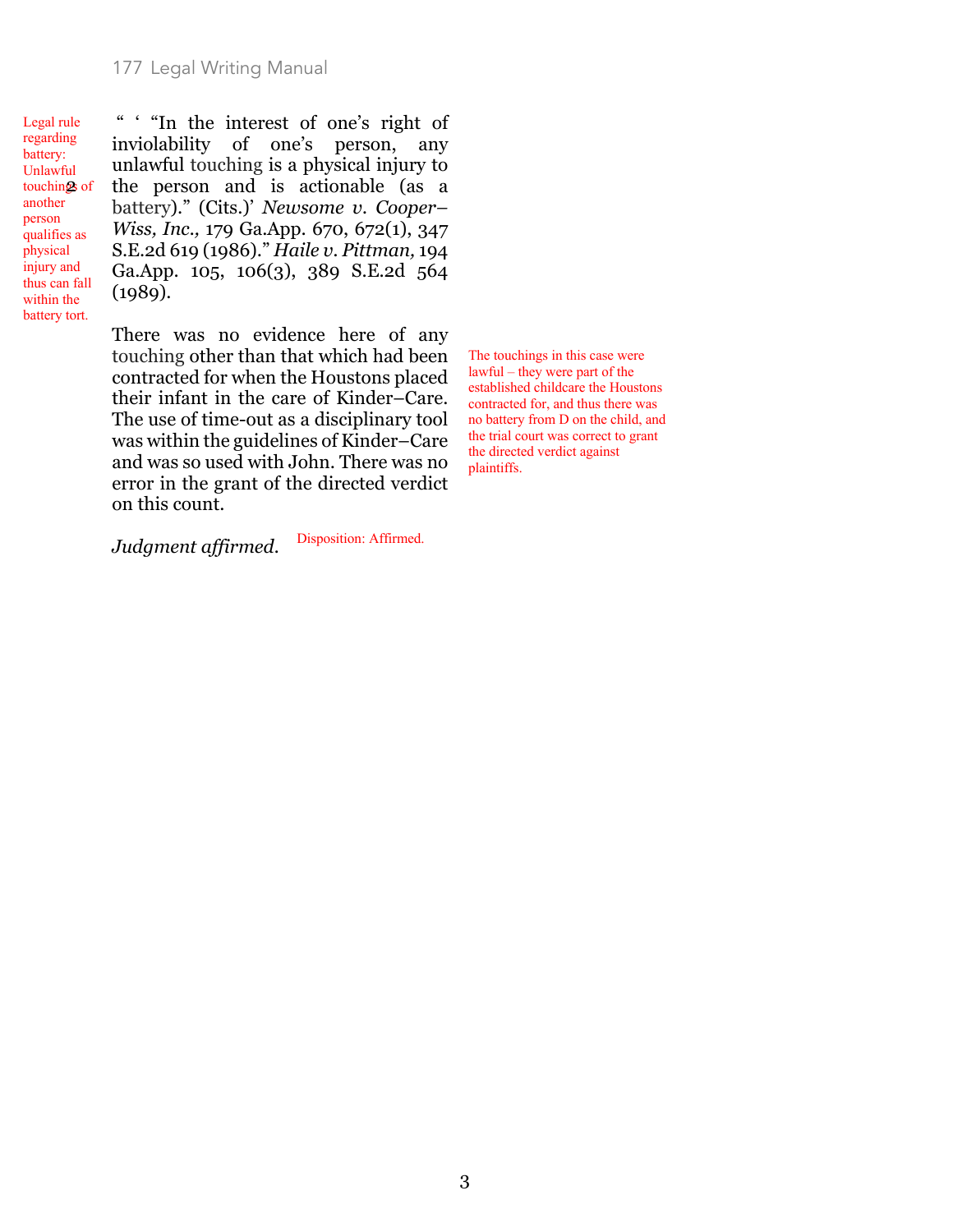Facts

Modified for Educational Use

330 Ga. App. 1

# **KOHLER et al. v. VAN PETEGHEM et al.**

Court of Appeals of Georgia. November 6, 2014.

BARNES, Presiding Judge.

This case involves a dispute between next-door neighbors that began with a drainage dispute but escalated to allegations of battery including an allegation that the plaintiff husband intentionally spat on the face of the defendant wife during an argument. During the ensuing jury trial, the trial court directed a verdict in favor of the defendant wife on her battery counterclaim based on the spitting incident. The jury subsequently returned a verdict in favor of the defendants on all of the remaining claims and counterclaims, and the trial court entered judgment accordingly.

On appeal from the denial of their motion for a new trial, the plaintiffs argue that the trial court erred by directing a verdict in favor of the defendant wife on her battery counterclaim and in its charge to the jury on that counterclaim because the evidence was in dispute as to whether the spitting incident was intentional.

Because the evidence did not demand a finding that the spitting incident was intentional, we conclude that the trial court erred by directing a verdict to the defendant wife on her battery counterclaim. Consequently, we reverse the trial court's grant of the defendant wife's motion for a directed verdict on her battery counterclaim and remand for a new trial solely on that counterclaim. We affirm the judgment in all other respects.

The record reflects that Steven and Elizabeth Kohler live next door to Dirk and Mia Francesca Van Peteghem in the Grand Cascades Subdivision in Forsyth County. Both properties extend all the way to the Chattahoochee River, although the finished backyards do not extend that far. When it rains, culverts along the street carry water from several homes in the subdivision into a large drainage pipe that runs underground along the property line between the Kohlers' and Van Peteghems' properties. The drainage pipe ends in the woods behind the two properties and empties water there whenever it rains. The Van Peteghems' property is at a higher elevation than the Kohlers' property; indeed, the Kohlers' property is at the lowest point in that area of the neighborhood. It is undisputed that there is a serious drainage problem in the back portion of the Kohlers' property; the dispute between the parties concerns the cause of that problem.

On August 9, 2010, the Kohlers filed their complaint in the present action against the Van Peteghems, alleging that the Van Peteghems had performed backyard landscaping work that redirected the

Issues

π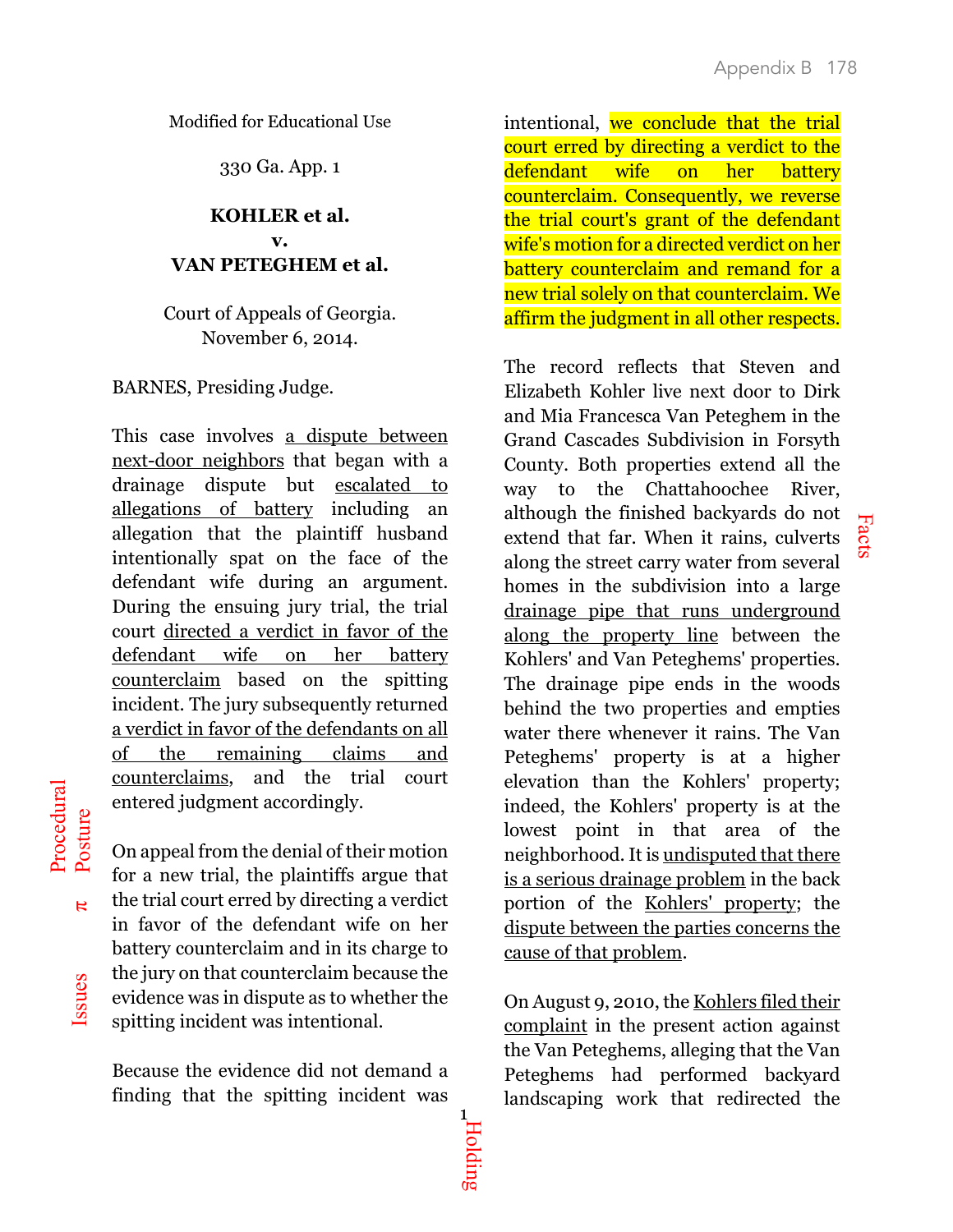flow of water from their property onto the Kohlers' property whenever it rained. According to the Kohlers, the redirected flow of water had caused extensive erosion and siltation problems.

On September 13, 2010, the Van Peteghems filed their answer, denying that their backyard landscaping work caused any redirection in the flow of water onto the Kohlers' property. According to the Van Peteghems, the erosion and siltation problems on the Kohlers' property preexisted the landscaping work and were the result of runoff from the drainage pipe and from the fact that the Kohlers' property is downhill from the other properties in that area of the neighborhood. The Van Peteghems also asserted battery. ∆

> On December 10, 2012, the parties proceeded with the trial, which lasted several days. Mrs. Kohler was the sole witness to testify on behalf of the Kohlers during their case-in-chief. After the Kohlers rested their case, the Van Peteghems moved for a directed verdict on the MRPA claim. The trial court granted the Van Peteghems' motion and dismissed the Kohlers' MRPA claim.

Rule

The Van Peteghems then presented their case-in-chief. Among other things, Mrs. Van Peteghem testified regarding an incident in her front yard in which Mr. Kohler stood in her face screaming at her and his spit landed on her face.

After the Van Peteghems presented their case-in-chief, they moved for a directed 2

verdict on Mrs. Van Peteghem's battery counterclaim against Mr. Kohler. The trial court granted the Van Peteghems' motion for a directed verdict and later instructed the jury that Mr. "Kohler's action of spitting on Mrs.... Van Peteghem constituted a battery under the laws of Georgia," but that it was up to the jury to determine any harm she had suffered and the amount of damages that should be awarded to her, if any.

Following its deliberations on the remaining claims and counterclaims, the jury returned a verdict in favor of the Van Peteghems on the Kohlers' nuisance claim and in favor of the Van Peteghems on all of their counterclaims. The jury awarded \$250,500 in damages to the Van Peteghems, with the damages broken down by claim in a special verdict form. The trial court thereafter entered final judgment and denied the Kohlers' motion for a new trial, resulting in this appeal. History

The <u>Kohlers contend</u> that the trial court erred by directing a verdict in favor of the Van Peteghems on the battery counterclaim. According to the Kohlers, the jury would have been authorized to find from the testimony that errant spittle landed on Mrs. Van Peteghem when Mr. Kohler was screaming at her and that he did not actually intend to spit on her. The Kohlers thus contend that the evidence did not demand a finding that Mr. Kohler committed the intentional tort of battery when his spit landed on Mrs. Van Peteghem. We agree.

# Procedural Procedura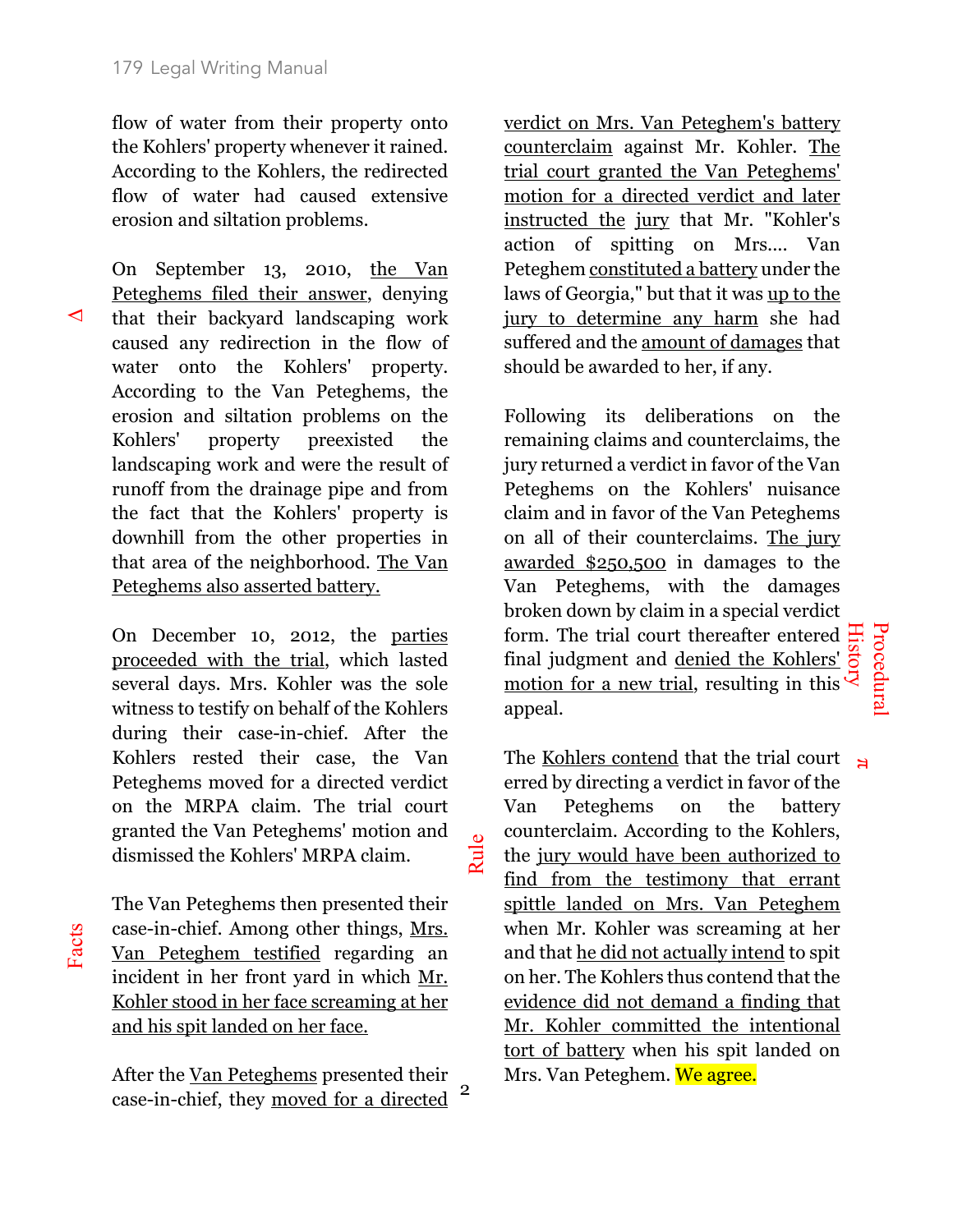The touching of another without her consent, even if minimal, constitutes a battery. See Lawson v. Bloodsworth, 313 Ga.App. 616, 618, 722 S.E.2d 358 (2012); King v. Dodge County Hosp. Auth., 274 Ga. App. 44, 45, 616 S.E.2d 835 (2005). Moreover, the "unlawful touching of a person's body is actionable even if the unlawful touching is indirect, as by throwing an object or substance at the person." (Citation omitted.) Lawson, 313 Ga.App. at 618, 722 S.E.2d 358. Nevertheless, unauthorized touching alone is not enough; battery is an intentional tort, and "[i]t is the intent to make either harmful or insulting or provoking contact with another which renders one civilly liable for a battery." (Emphasis omitted.) Hendricks v. Southern Bell Tel. & Tel. Co., 193 Ga.App. 264, 265(1), 387 S.E.2d 593 (1989). If the tortfeasor acts with the belief that such unauthorized contact is substantially certain to result from his actions, that too can constitute the requisite intent to prove battery. See generally Reeves v. Bridges, 248 Ga. 600, 603, 284 S.E.2d 416 (1981) (discussing intent necessary to prove an intentional tort); Charles R. Adams III, Ga. Law of Torts § 2:1 (2013- 2014 ed.) (same). "Intent is a question of fact for jury resolution and may be proven by circumstantial evidence, by conduct, demeanor, motive, and all other circumstances." (Citation and punctuation omitted.) Stack-Thorpe v. State, 270 Ga.App. 796, 805(7), 608 S.E.2d 289 (2004). See Regents of Univ. Sys. of Ga. v. Blanton, 49 Ga.App. 602(1)(a), 176 S.E. 673 (1934) (noting

that "the question of intent is peculiarly within the province of the jury").

In the present case, Mr. Kohler did not testify regarding the spitting incident. In contrast, Mrs. Van Peteghem testified that on the day in question, she was that on the day in question, she was  $\frac{1}{6}$ <br>standing outside with a county inspector and the president of the neighborhood homeowners' association when Mr. Kohler approached and began yelling at all of them about the landscaping work and how it was damaging his property. Mrs. Van Peteghem testified that Mr. Kohler "just kept going on and on and on in my face." She then testified as follows:

COUNSEL: Did he spit on you in the process?

MRS. VAN PETEGHEM: Not the first time he was doing it. And I asked him to step back at least three times. And I kept saying—literally my belly was touching his belly. And I said, please, step back. I'm pregnant, please step back. I don't know where any of this is coming from. I really want to try to work—I don't know what you are talking about....

COUNSEL: Did spit land on you in this process?

MRS. VAN PETEGHEM: The third time... when he didn't step back. And then he spit on me.

COUNSEL: Where did it land?

MRS. VAN PETEGHEM: On my face....

3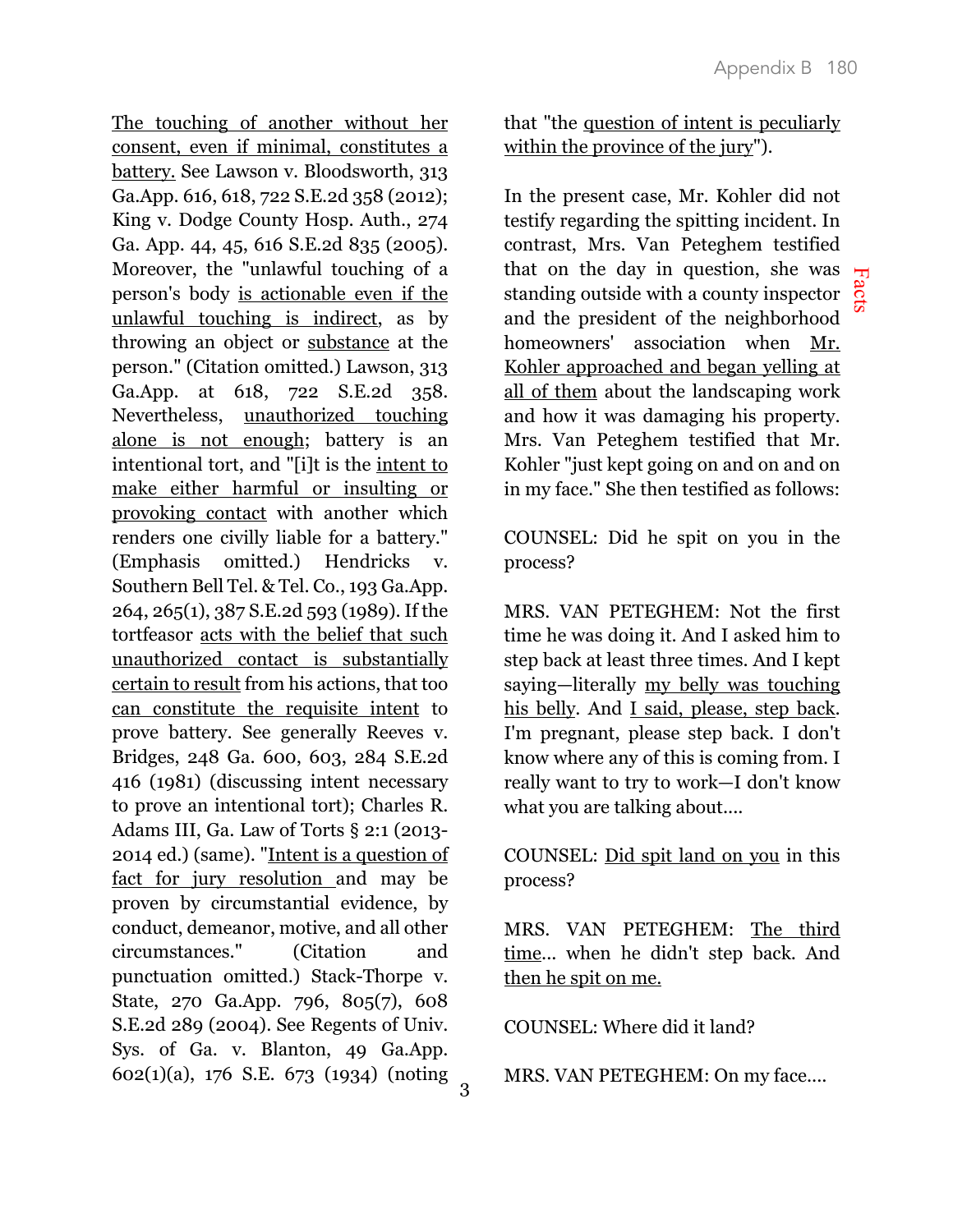COUNSEL: Okay. Had you asked him more than once to back up?

MRS. VAN PETEGHEM: I asked him three separate times, please, back up.

COUNSEL: Did he on any of those occasions backup when you asked him?

MRS. VAN PETEGHEM: The first time he step[ped] once, but then as soon as he started talking it was right back in my face.

COUNSEL: Were you scared?

MRS. VAN PETEGHEM: I—yes, I was scared....

COUNSEL: Was he raising his voice when he did it? ...

MRS. VAN PETEGHEM: He was shouting, veins bulging, red in the face. I could feel his breath on my face. And just enraged.... And he's a big guy and in my face just frothing at the mouth and spitting on me. His hot breath on my face. Shouting that I destroyed the forest....

The individual who was the president of the neighborhood homeowners' association at the time the landscaping work was performed in the Van Peteghems' backyard, and who was present at the time and location of the alleged spitting incident, also testified at trial. He testified that on that day, Mr. Kohler "was very agitated" over the landscaping work and walked into a

circle of people standing outside that included himself, the county inspector, and Mrs. Van Peteghem. The former president further testified that while standing in the circle of people, Mr. Kohler was "expressing his point of view" and pointed his finger at Mrs. Van Peteghem. However, the former president testified that "there [were] a number of people there during this discussion" and "[i]t wasn't like Mr. Kohler was one-on-one against [Mrs.] Van Peteghem."

Based on this record, the trial court erred in granting a directed verdict to the Van Peteghems on the battery counterclaim. To "spit" on someone simply means to eject saliva from the mouth, see http://www.merriam-

webster.com/dictionary/spit, and it can be intentional or unintentional. See Sutton v. Tacoma Sch. Dist. No. 10, 180 Wash. App. 859, 324 P.3d 763, 767 (2014) (noting that "saliva may accidentally escape the mouth when someone is yelling in the face of another person"); Engle v. Bosco, No. CV054006996S, 2006 WL 2773603, at \*4, 2006 Conn. Super. LEXIS 2792, at \*10 (no action for battery where "errant spittle landed on plaintiff" as the defendant was yelling at the plaintiff). Based on the entirety of Mrs. Van Peteghem's testimony about her encounter with Mr. Kohler, it is somewhat ambiguous whether Mr. Kohler intended to spit in her face during the heated encounter, or whether errant spit accidentally landed on her face as he yelled at her. Either inference could have 4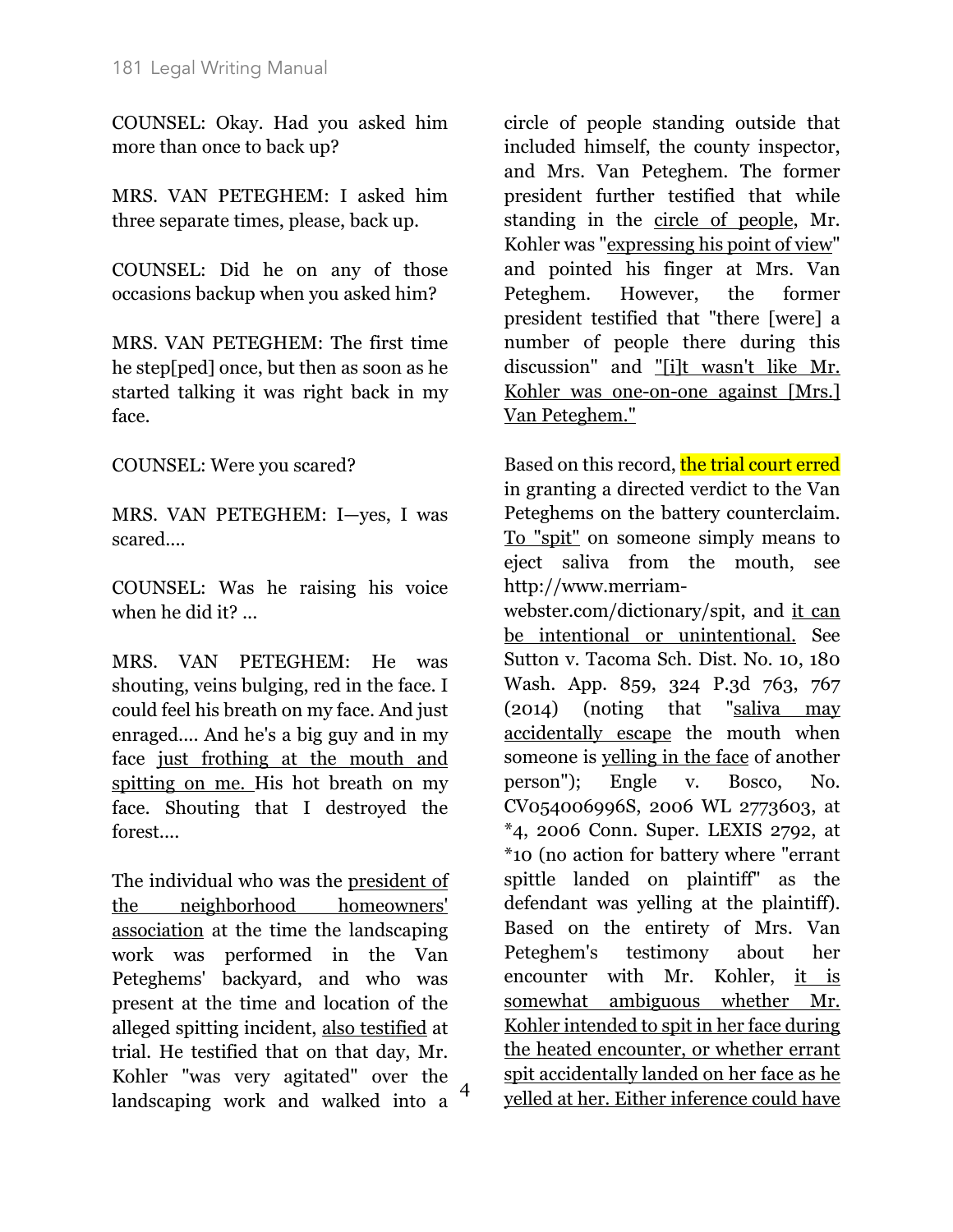been drawn by the jury. Furthermore, the testimony of the former president of the homeowners' association, construed in the light most favorable to the Kohlers, could have led the jury to find that Mr. Kohler was not "one-on-one against" Mrs. Van Peteghem but instead was heatedly "expressing his point of view" among a circle of people standing in the street, which would call into question whether the spitting was intentional. Accordingly, because the evidence and all reasonable inferences drawn from it did not demand a finding that Mr. Kohler intentionally spat on Mrs. Van Peteghem and thus committed a battery, the trial court erred in granting the motion. See Continental Maritime Svcs., 275 Ga.App. at 534, 621 S.E.2d 775.

Holding

A Rule  $\Delta$  Holding The Van Peteghems argue, however, that ∆the trial court's grant of the motion for directed verdict on the battery counterclaim should be affirmed under the "right for any reason" rule because there was other uncontroverted evidence to support the court's determination that a battery had occurred. See generally Sims v. G.T. Architecture Contractors Corp., 292 Ga.App. 94, 96(1), n. 6, 663 S.E.2d 797 (2008) ("If a judgment Rule entered pursuant to the granting of a directed verdict is right for any reason, it will be affirmed.") (citation and punctuation omitted). Specifically, the ∆Van Peteghems contend that the evidence undisputedly showed that Mr. Kohler physically touched Mrs. Van Peteghem with his body during the spitting incident. It is certainly true that Mrs. Van Peteghem's testimony would 5

support such a conclusion. But, as previously noted, the former president of the homeowners' association testified that "there [were] a number of people there during this discussion" and "[i]t wasn't like Mr. Kohler was one-on-one against [Mrs.] Van Peteghem," which, when construed in favor of the Kohlers, could have been construed by the jury as a denial that any one-on-one physical contact occurred between Mr. Kohler and Mrs. Van Peteghem during the incident.

For these reasons, we conclude that there was at least some evidence in the record from which the jury could have found that Mr. Kohler accidentally spat on Mrs. Van Peteghem and never physically touched her during the encounter. A trial court should grant a motion for directed verdict "only where the evidence is truly clear, palpable and undisputed." Service Merchandise v. Jackson, 221 Ga.App. 897, 898-899(1), 473 S.E.2d 209 (1996). Hence, "if there is any evidence to support the case of the non-moving party, a directed verdict must be reversed." (Footnote omitted.) Franklin v. Augusta Dodge, 287 Ga.App. 818, 652 S.E.2d 862 (2007). We therefore must reverse the trial court's grant of the Van Peteghems' motion for a directed verdict on the battery counterclaim against Mr. Kohler and remand for a new trial on that specific claim.

The Kohlers also argue that the trial court erred in charging the jury that Mr. "Kohler's action of spitting on Mrs.... Van Peteghem constituted a battery under the laws of Georgia."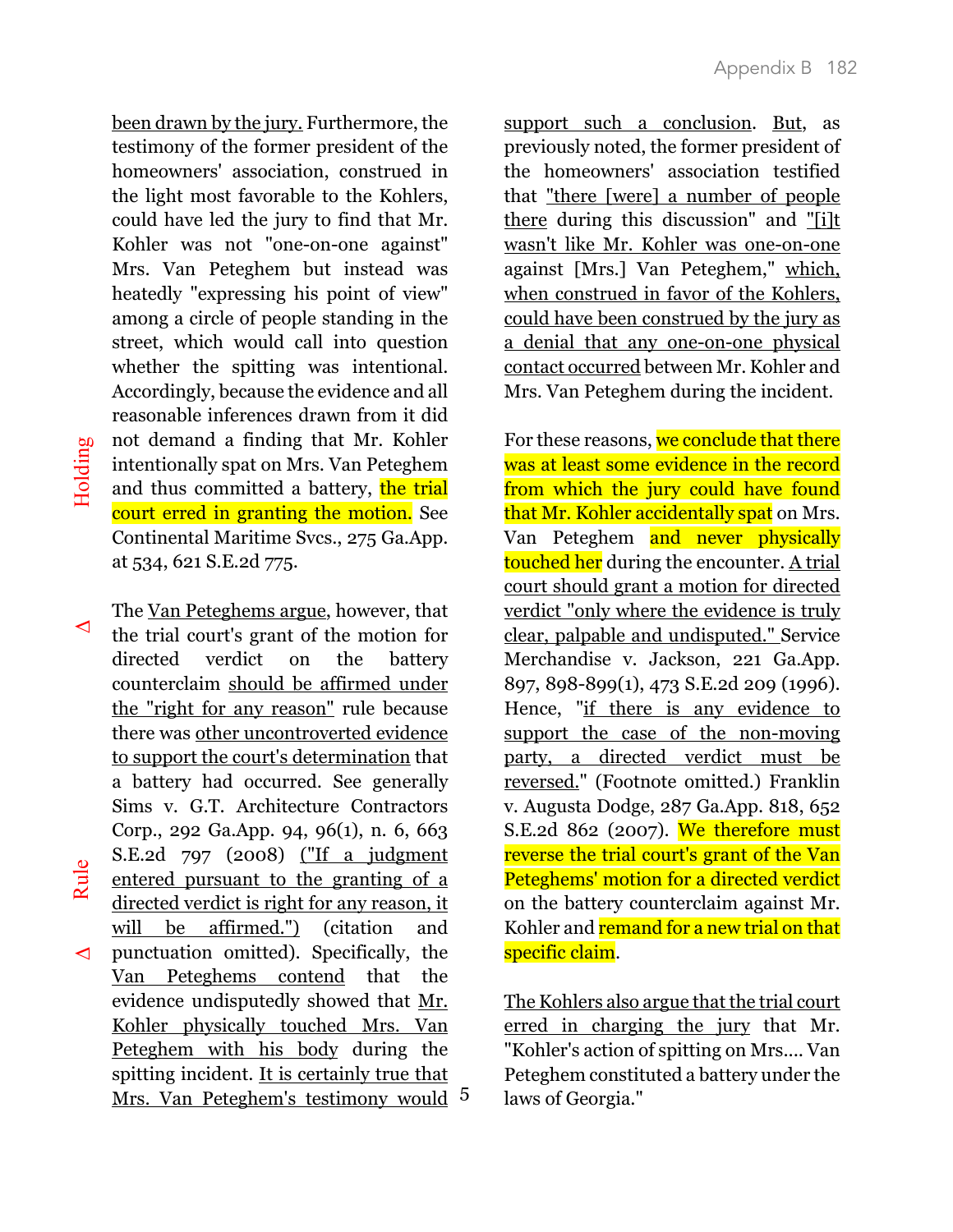We agree with the Kohlers that the trial court's jury charge was erroneous and that they are entitled to a new trial on the Van Peteghems' battery counterclaim for the reasons we articulated supra in Division 1.

*Judgment affirmed in part and reversed in part, and case remanded with instruction.*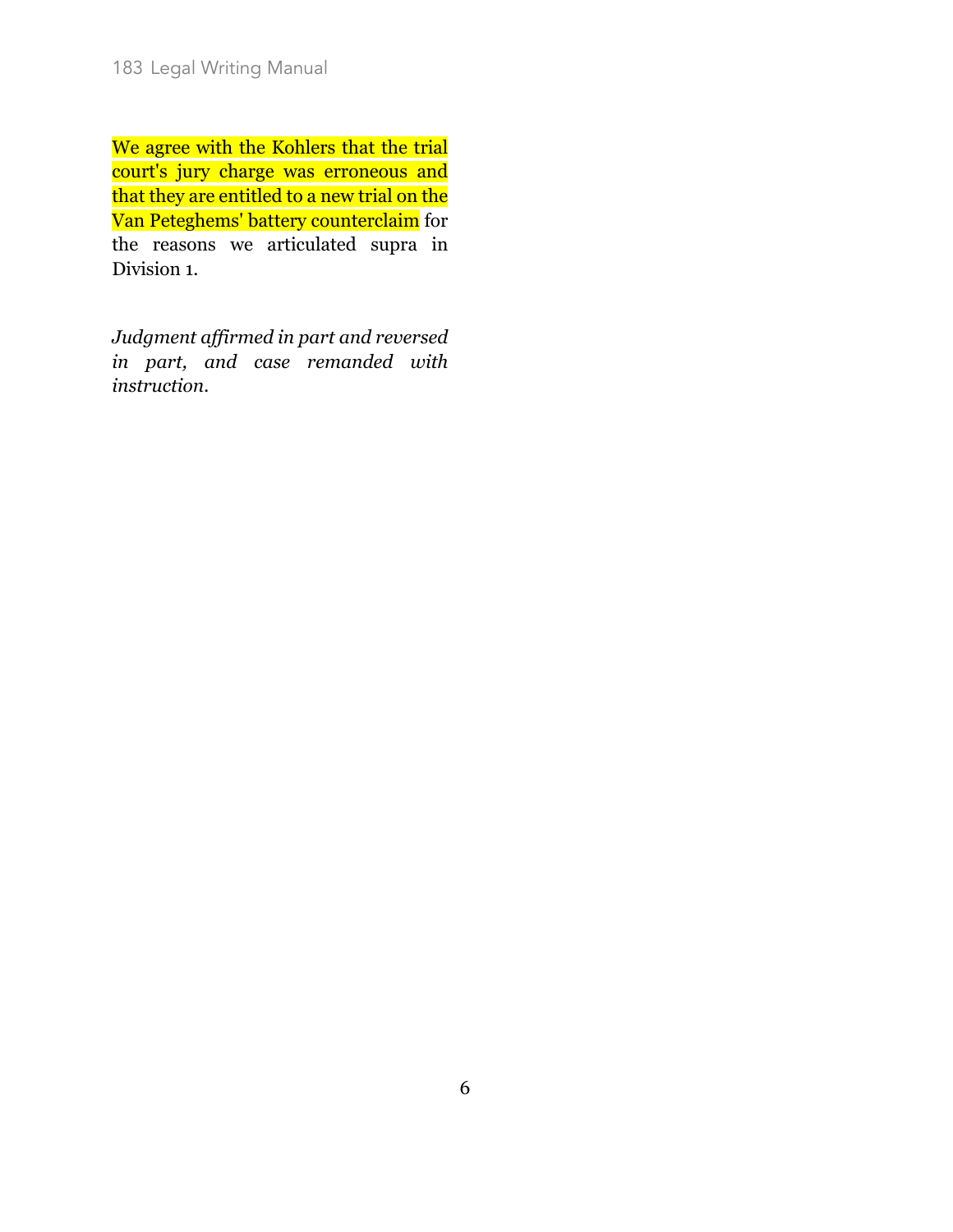313 Ga. App. 1

# **LAWSON v. BLOODSWORTH.**

Court of Appeals of Georgia. January 18, 2012.

ELLINGTON, Chief Judge.

π argument

 $\pi$ 's story: ∆ pushes

 $\pi$  hit;  $\pi$ ridiculed Rakeen Lawson brought this action in the Superior Court of Wilcox County for assault and battery against Clint **Bloodsworth**, alleging that Bloodsworth, who was his high school history teacher, deliberately and maliciously threw a chair at him. Following a hearing, the trial court granted Bloodsworth's motion for summary judgment, and Lawson appeals. For the reasons explained below, we reverse.

Viewed in this light, the record shows the following. During class on May 11, 2010, Bloodsworth became suspicious that Lawson had copied an assignment from a student in an earlier class and directed Lawson to go out into the hallway. As Lawson walked away from Bloodsworth and toward the door, Bloodsworth threw chair at  $\pi$ ; or pushed a chair toward Lawson, saying, "You're going to need this," or words to that effect. Lawson deposed that the chair hit him in the back of the leg, although he was not physically injured. According to Lawson, Bloodsworth then screamed in his face, "acting furious."

Lawson was embarrassed by this incident and afterward felt he was the object of <u>other students' ridicule</u> because a teacher <sub>∆'s story:</sub> had thrown a chair at him. Bloodsworth it was an deposed that, as Lawson was leaving the classroom, he tried to make the chair slide toward Lawson and unintentionally made it take "a bad bounce" in his direction and that the chair "just barely nicked him, if [it touched him] at all." accident, no harm

The trial court determined that it was undisputed that Bloodsworth did not intentionally try to hit Lawson and that Lawson was not physically injured. The trial court ruled that, "[s]ince there was no physical injury, [Lawson] has no cause of action." On appeal, Lawson contends that there is evidence in the record that Bloodsworth committed an argument intentional tort and, therefore, he is not precluded in his recovery of damages for his resulting mental pain and suffering. We agree.

A cause of action for battery will lie for any unlawful touching, that is, a touching **Defined** of the plaintiff's person, even if minimal, which is offensive. Ellison v. Burger King Corp., 294 Ga.App. 814, 816-817(2)(a), 670 S.E.2d 469 (2008). "[A]n offensive touching is one which proceeds from anger, rudeness, or lust. The test is <u>what</u> <sub>Offensive</sub> would be offensive to an ordinary person not unduly sensitive as to his dignity." (Citation and punctuation omitted.) Id. See also Interstate Life, etc., Co. v. Brewer, 56 Ga.App. 599, 607, 193 S.E. Thrown 458 (1937) (An unlawful touching of a Object = person's body is actionable even if the unlawful touching is indirect, as by

Court

**Trial** 

π

**Battery**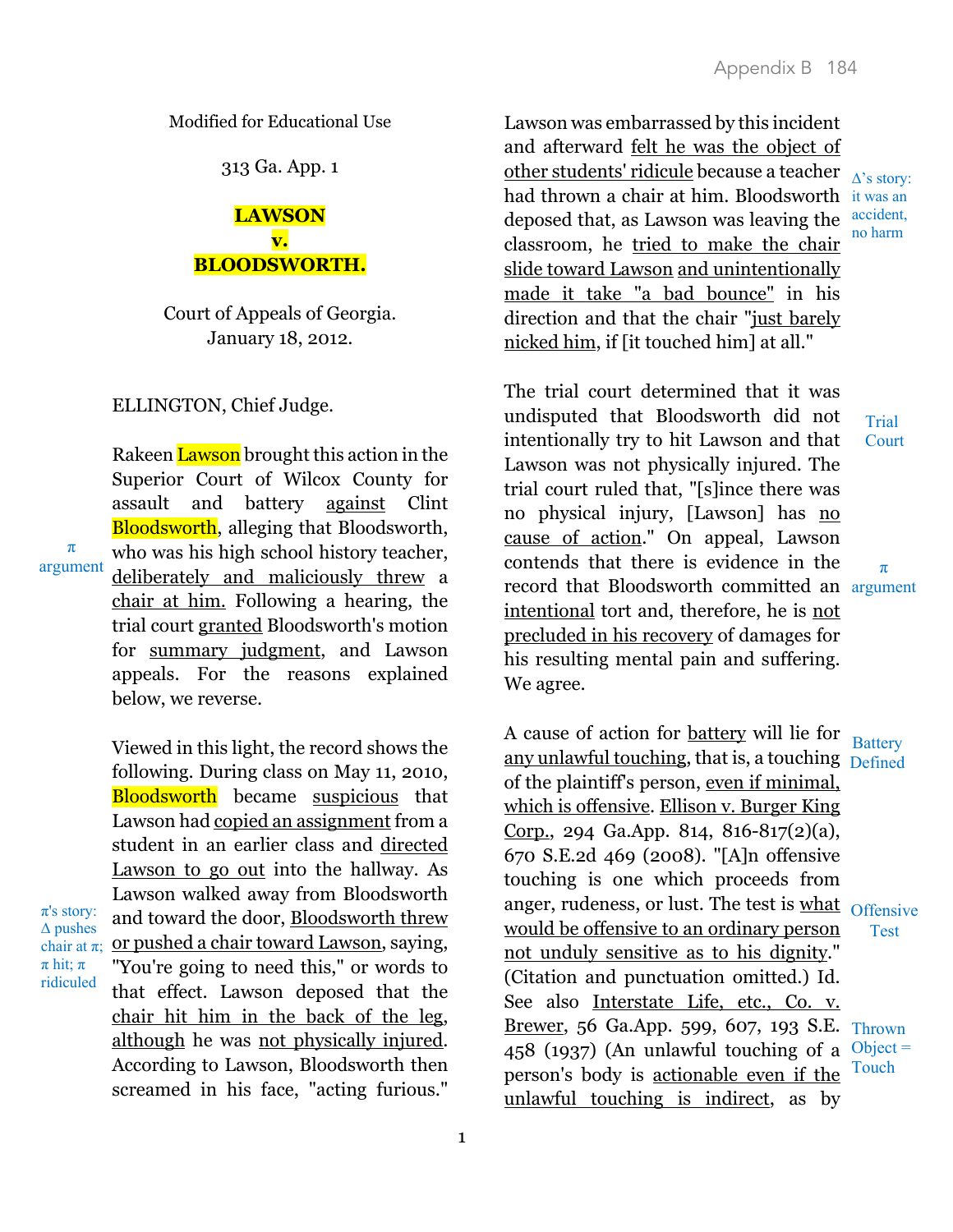throwing an object or substance at the person.).

In this case, Lawson's deposition testimony provides evidence that a furious Bloodsworth intentionally threw the chair at him, that the chair hit his leg, and that Bloodsworth's conduct caused him to suffer the emotional pain of humiliation. Thus, the facts are disputed regarding whether the chair physically touched Lawson and whether Bloodsworth pushed the chair toward him with a tortious, rather than an innocent, intent.

> Given the relatively low threshold required to prove battery, we must conclude that [Lawson] has created a factual issue as to whether a battery occurred. To hold otherwise here would run contrary to [controlling] precedent and to our mandate to view all evidence in the light most favorable to [Lawson] as the nonmoving party.

Factual Dispute, no summary judgment

Standard of review for appeals of summary judgment

Ellison v. Burger King Corp., 294 Ga.App. at 817(2)(a), 670 S.E.2d 469.

For the foregoing reasons, the trial court erred in granting summary judgment to Bloodsworth.

*Judgment reversed.*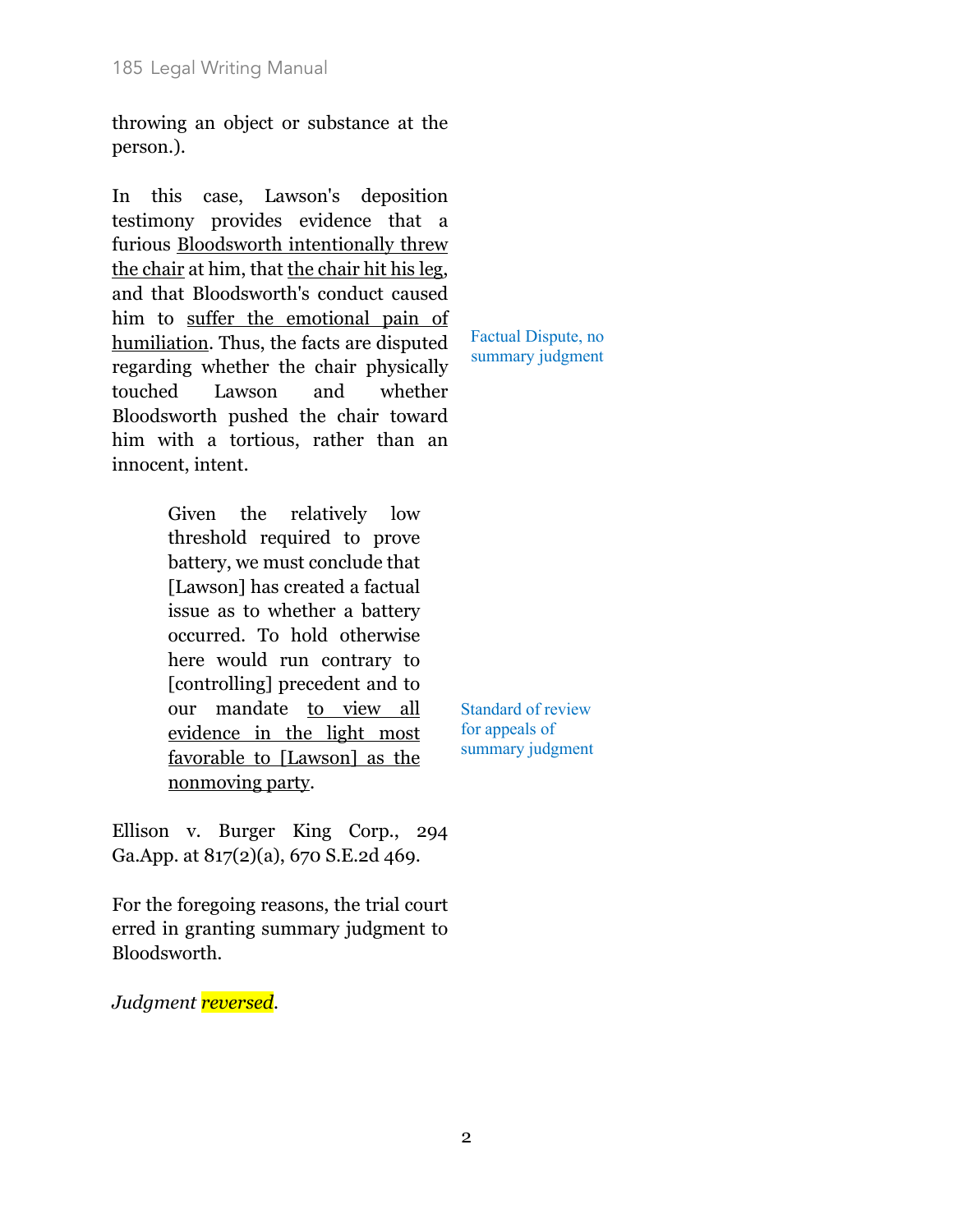**Undisputed** Facts

Undisputed

Disputed Facts

Disputed Facts

Modified for Educational Use

209 Ga. App. 1

### **RICHARDSON v. HENNLY**

Court of Appeals of Georgia. July 15, 1993.

SMITH, Judge.

Procedural History Procedural History

Background Facts

**Background Facts** 

Bonnie Richardson filed suit in three counts against her former co-worker, J.R. Hennly, Jr., against whom she alleged claims of battery. Henley moved for summary judgment, and Hennly's motion was granted as to the claim of battery. Richardson appeals from the grant of partial summary judgment to Hennly.

The record reveals that Richardson had been working as a receptionist at First Federal for a number of years when Hennly, an administrative officer, began working at her branch. Richardson's work station was in the lobby of First Federal, and Hennly worked in an office approximately 30 feet from her desk. Hennly had been a pipe smoker for a number of years, and continued to smoke his pipe at work. Richardson immediately began to have difficulty with Hennly's pipe smoke, to which she apparently had an allergic reaction that caused nausea, stomach pain, loss of appetite, loss of weight, headaches, and anxiety. She discussed this problem with her superiors, and several air cleaners were purchased, which were placed in the interior of Hennly's office and adjacent to his door. For a time Hennly switched to cigarettes, which did not bother

Richardson as much, but he resumed smoking his pipe, stating that he wished to avoid becoming addicted to cigarettes. Richardson was twice hospitalized because of her adverse reactions. Shortly after Richardson returned to work from her second hospitalization her employment was terminated, primarily for excessive absenteeism.

In opposition to the motion for summary judgment Richardson presented medical evidence attributing her adverse reactions to the pipe smoke. This evidence was not rebutted. It is uncontroverted that Hennly was aware of Richardson's adverse reactions to his pipe smoke and that she was twice hospitalized. The evidence is in conflict regarding whether Hennly ever smoked anywhere at work other than in his office; whether he intentionally smoked around Richardson to annoy her; and whether he made teasing or offensive remarks regarding his smoking.

Hennly moved for summary judgment as to Richardson's claim of battery on the ground that pipe smoke is an immaterial substance incapable of battering another. Richardson maintains the trial court erred by granting partial summary judgment to Hennly on this claim.

Our courts have recognized an interest in the inviolability of one's person and, along with most other jurisdictions, have followed the common law rule that **any** unlawful touching is actionable as a battery. *Haile v. Pittman,* 194 Ga.App. 105, 106(3), 389 S.E.2d 564 (1989). In Georgia, a civil battery claim may be brought pursuant to OCGA § 51–1–13 or § 51–1–14. See generally *Joiner v. Lee,* 197 Ga.App. 754, 756(1), 399 S.E.2d 516 (1990). Such a cause of action will lie even in the absence of direct physical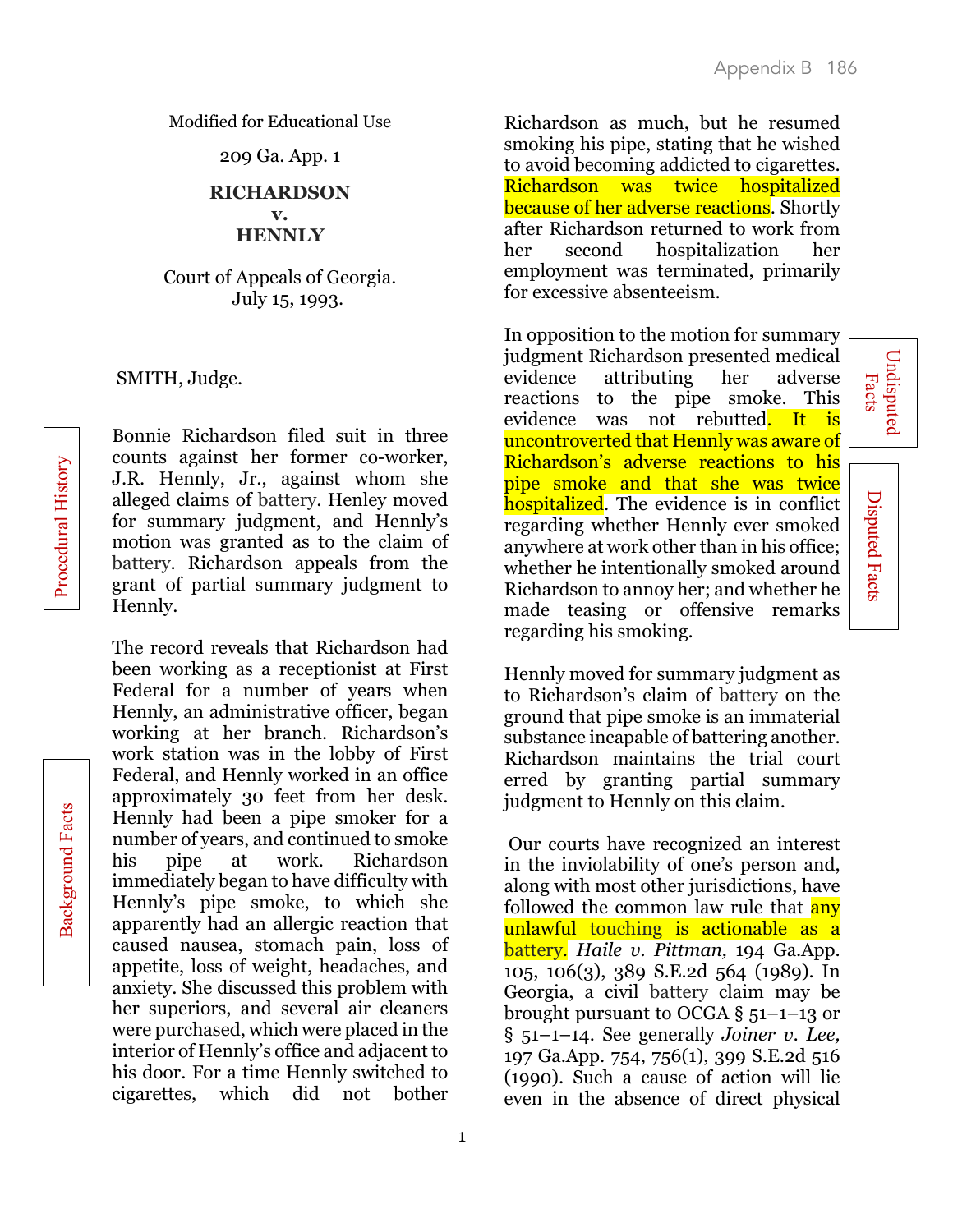contact between the actor and the injured party: " 'The unlawful touching need not be direct, but may be indirect, as by the precipitation upon the body of a person of any material substance.'... [Cit.]"1 *Hendricks v. Harper,* 193 Ga.App. 264, 265, 387 S.E.2d 593 (1989).

"It is no longer important that the contact is not brought about by a direct application of force such as a blow, and (if other elements of the cause of action ... are satisfied) it is enough that the defendant sets a force in motion which ultimately produces the result." Prosser & Keeton, The Law of Torts § 9, p. 40 (5th ed. 1984).

We note that Richardson has not alleged that *any* or *all* smoke with which she came into contact would constitute battery. Instead, she has alleged that Hennly, knowing it would cause her to suffer an injurious reaction, intentionally and deliberately directed his pipe smoke at her *in order* to injure her or with conscious disregard of the knowledge that it would do so. We decline to hold that this allegation must fail as a matter of law. We are not prepared to accept Hennly's argument that pipe smoke is a substance so immaterial that it is incapable of being used to batter indirectly. Pipe smoke is visible; it is detectable through the senses and may be ingested or inhaled. It is capable of "touching" or making contact with one's person in a number of ways. Since no other element of the tort has been conclusively negated, Hennly has not shown as a matter of law that he is entitled to judgment. We conclude, therefore, that the trial court erred in granting summary judgment in favor of Hennly on the battery claim.

There is not enough evidence to determine *as a matter of law* that Hennly is entitled to SJ.

Smoke *is* material enough to "touch" within the meaning of battery.

*Judgment reversed.*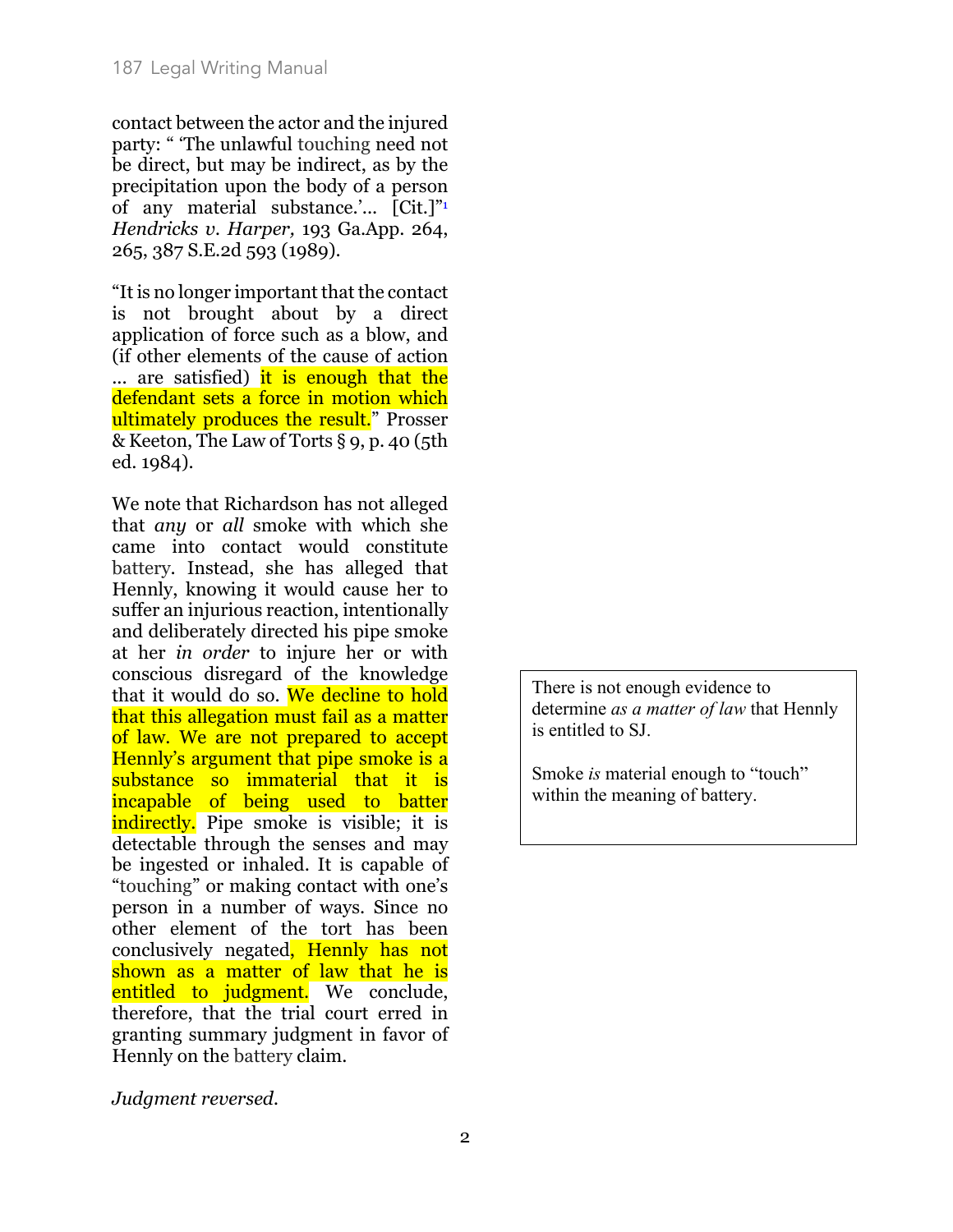Facts: local law permits burning waste Facts: local law permits burning waste

waste and plaintiff reported smoke in her home waste and plaintiff reported smoke in her home Facts: plaintiff asked defendant to stop burning Facts: plaintiff asked defendant to stop burning

Modified for Educational Use

220 Ga. App. 1

**ROSE v. BRACISZEWSKI** Parties

Court of Appeals of Georgia. October 13, 2009.

TALBOT, presiding judge

In this battery suit, plaintiff Helga Rose appeals the trial court's order granting defendants' motions for summary judgment and denying Rose's motion to amend her complaint. Because we conclude that the trial court properly dismissed Rose's claim for battery and properly denied her motion to amend, we affirm.

# **I. Basic Facts and Procedural History**

The parties in this case are all neighbors within Hamburg Township. Rose moved into the neighborhood in 2001 and her home sits to the immediate north of a lot owned by defendants Terry and Katherine Braciszewski. Terry and Katherine built a pole barn on this lot, but their home sits on a second lot directly west and across the street from the lot with their pole barn. In September of 2005, defendants Michael Sinacola and Theresa Brawdy moved into their home, which sits on a lot directly south of the lot with the Braciszewskis' pole barn.

Before moving into her home, Rose was unaware that Hamburg Township permitted property owners to burn leaves and other yard waste. The township amended Ordinance No. 40 in 2003 to limit the burning of leaf and yard waste to the months of April and November. Under Ordinance No. 38, the township also prohibited the "keeping, maintaining, accumulating or storage of ... [r]emnants of wood, ... accumulations of ... branches, leaves or yard clippings ... with the exception of managed compost piles."

In September of 2001, Rose approached Terry Braciszewski and asked him to stop burning leaves and yard waste because the smoke was entering her dining room. Thereafter, Rose reported several leaf fires started by defendants to the township fire department: three in November 2005, two in April 2006, and one in April 2007. On some of these occasions, Rose reported smoke in her house. Rose indicated that she reported other incidents, but there were apparently no incident reports for these complaints.

Rose also stated that, starting in 2004, the Braciszewskis began running the cars in their pole barn for one to two hours at a time about two to three times per year. Rose claimed that the exhaust emissions from these cars entered her property.

In January 2005 or 2006, Rose attended a township board meeting and complained about the leaf burning. The township supervisor investigated with the fire department and told Rose that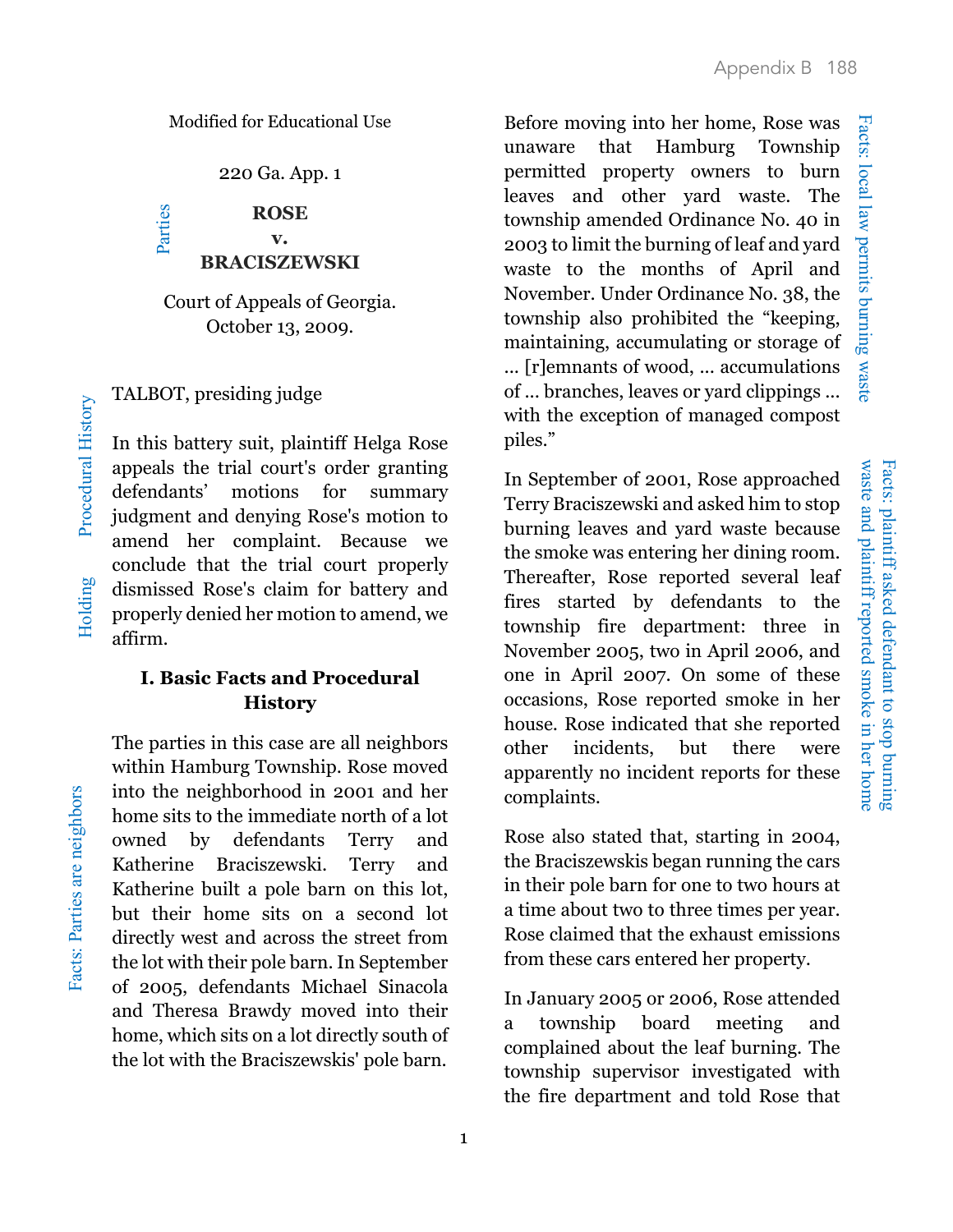Summary Judgment Rule

Summary Judgment Rule

Plaintiff's claim

Plaintiff's claim

burnings were "neighborly burning[s]." Rose understood that to mean that the township would permit the burnings.

Rose sued defendants in June 2007. In her complaint, Rose alleged that defendants' open burnings caused smoke, fumes and debris to envelope her home and damage her property and her health and that Terry Braciszewski's running of his old cars for long periods of time caused emissions of smoke and fumes to drift upon her property damaging her property and her health. Rose alleged that these actions constituted assault and battery. Rose requested a preliminary injunction prohibiting defendants from conducting open burnings and from running their cars for long periods of time until the case was heard, a permanent injunction to enjoin defendants from conducting open burnings and from running their cars for long periods of time, and damages.

The trial court heard argument on Rose's motion for a preliminary injunction in August 2007. At the hearing, Rose informed the trial court that the burnings occur in April and November. The trial court noted that Ordinance No. 40D allows such burning. Rose argued that defendants' burnings were not in compliance with the ordinance and that the smoke was permanently damaging her health. Defendants argued that Rose's motion for injunctive relief should be denied because she could not prove the elements of battery. They also noted that there was no proof that their burnings caused Rose's health problems and that they must burn their leaves and

2

debris two times each year in order to comply with Ordinance No. 38. The trial court denied Rose's motion because it was "very skeptical about the likelihood of the success on the merits" and it did not "see the irreparable harm." The trial court also determined that the balancing of factors favored defendants.

In December 2007, the Braciszewskis moved for dismissal of Rose's claims. In January 2008, Sinacola and Brawdy also moved for summary judgment.

After a hearing on defendants' motions for summary judgment, the trial court dismissed Rose's battery claim because Rose failed to prove the requisite intent. The trial court also denied Rose's motion to amend the complaint as futile.

Rose moved for reconsideration, but the trial court denied the motion. This appeal followed.

## **II. Summary Judgment**

Rose also argues that the trial court erred in granting defendants' motions for summary disposition. We review de novo a trial court's ruling on a motion for summary disposition. *Waltz v Wyse*, 469 Ga. 642, 647, 677 S.E.2d 813 (2004). Summary judgment may be granted if there is no genuine issue of material fact and the movant is entitled to judgment as a matter of law. *Quinto v Cross & Peters Co.*, 451 Ga. 358, 362, 547 S.E.2d 314 (1996). A genuine issue of material fact exists when reasonable minds could differ on an issue after viewing all the evidence in the light most favorable to the nonmovant. *Allison v AEW Capital*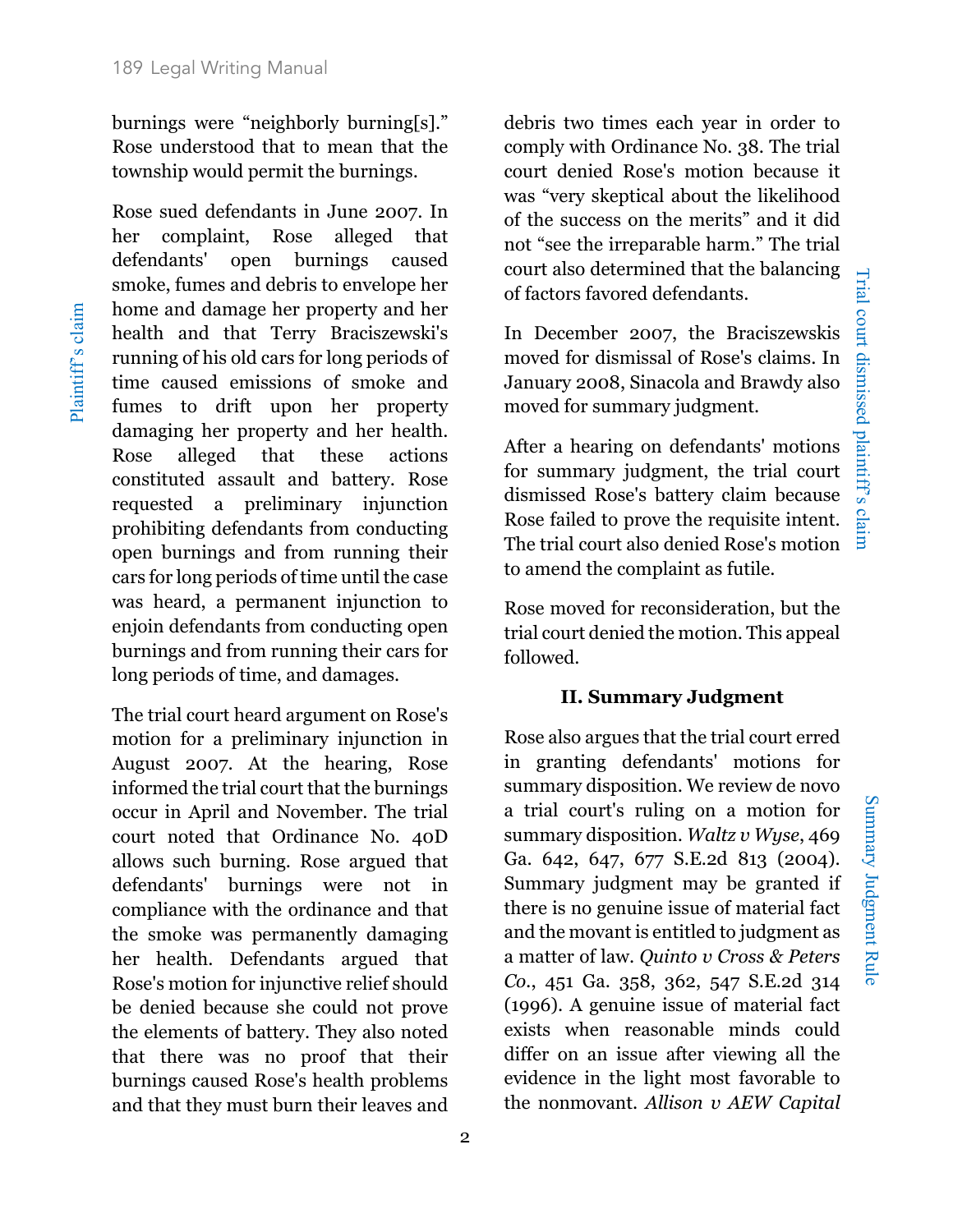*Mgt. LLP*, 481 Ga. 419, 424, 751 S.E.2d 8 (2008).

# **III. Battery Claim**

Rose also argues that summary disposition should not have been granted on her battery claim.

In order to establish claims of battery, a plaintiff must demonstrate that the defendant had the requisite intent. *Mitchell v Daly*, 133 Ga.App. 414, 426– 427, 350 S.E.2d 772 (1984); *Espinoza v Thomas*, 189 G.App. 110, 119; 472 S.E.2d 16 (1991). The intent necessary to make out a battery is the intent to cause a harmful or offensive contact with another person, or knowing, with substantial certainty, *Boumelhem v BIC Corp*, 211 Ga.App. 175, 184, 535 S.E.2d 574 (1995). "[T]he intent necessary to make out a tortious assault is either an intent to commit a battery or an intent to create in the victim a reasonable fear or apprehension of an immediate battery." *Mitchell*, 133 Ga.App. at 427.

Viewing the evidence in the light most favorable to Rose, there was insufficient evidence to show that defendants acted with the requisite intent. Although it is clear that defendants intended to set the fires and start the automobiles allegedly giving rise to Rose's health complaints, there is no evidence that the defendants took those actions with the intent to cause the smoke or fumes to come into contact with Rose or with the knowledge that their actions were substantially certain to cause such contact. *Boumelhem*, 211 Ga.App. at

184. Specifically, there was no evidence that defendants took steps to increase the likelihood that the smoke and fumes would come into contact with Rose or that the conditions prevalent on the properties was such that defendants had to know that the smoke and fumes were substantially certain to come into contact with her. Further, given the vagaries of wind and weather, defendants' actions in starting the fires and automobiles alone cannot be said to be proof of the requisite intent. Even when the prevailing winds might have given notice that the smoke and fumes would travel in the general direction of Rose's property, there is no evidence that defendants were substantially certain that the smoke and fumes would not pass over Rose assuming defendants knew of her presence—or that Rose would not otherwise be safe from the smoke and fumes. Likewise, for the same reason, any apprehension that Rose might have had concerning the potential for contact as a result of these activities cannot be said to be reasonable. *Mitchell*, 133 Ga.App. at 427.

Rose failed to present evidence from which the trier-of-fact could find the requisite intent to support either an assault or a battery claim. The trial court did not err in dismissing Rose's battery claim on this basis.

Holding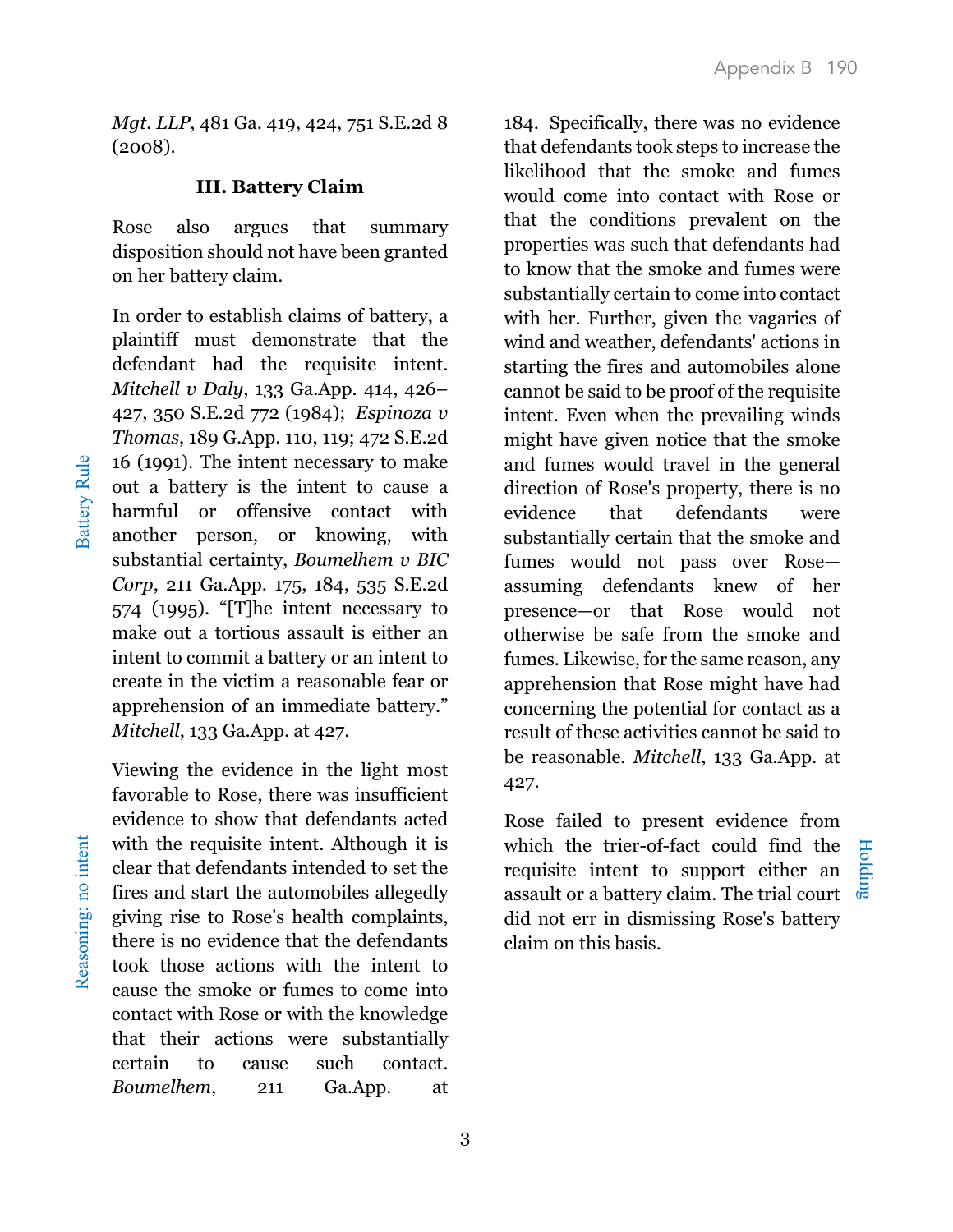259 Ga. App. 1

Case name and citation



Court of Appeals of Georgia. January 3, 2003.

MIKELL, Judge.

Edna M. Vasquez filed the underlying action for battery against her co-worker, Jacqueline Elaine Smith. The trial court granted summary judgment in favor of Smith, and Vasquez appeals. For reasons explained below, we reverse the judgment of the trial court.

 To prevail at summary judgment under OCGA § 9-11-56, the moving party must demonstrate that there is no genuine issue of material fact and that the undisputed facts, viewed in the light most favorable to the non-moving party, warrant judgment as a matter of law. OCGA § 9-11-56(c). A defendant may do this by showing the court that the documents, affidavits, depositions and other evidence in the record reveal that there is no evidence sufficient to create a jury issue on at least one essential element of plaintiff's case.... Our review of an appeal from summary judgment is de novo.

So viewed, the record shows that Vasquez and Smith were employed by Intermedia Communications, Inc. According to Vasquez, in March 2000, Smith became upset when she discovered that Vasquez held the title of senior customer service manager. Smith deposed that she spoke with a supervisor, a human resources

representative, and the vice president of Intermedia to inquire why she had not been considered for the position. Vasquez testified that she and Smith saw each other once or twice a week in the course of their employment and that they had a contentious relationship. Vasquez described hostile behavior by Smith, including an incident in June 2000, when Smith drove a car within four inches of Vasquez while she was walking through the parking deck.

Vasquez alleged that Smith battered her on five different occasions. First, according to Vasquez, on October 17, 2000, she and Smith happened to be in the mail room at the same time. Vasquez deposed that when she attempted to leave, Smith blocked her path and "quickly and forcefully slammed her body into mine." Vasquez was thrown off balance and struck a countertop. She testified that the incident caused "a great deal of pain" to her feet and her right hip and that she took pain medication as a result. Smith gave a different account and deposed that their arms "brushed up against each other" as the two women were exiting the mail room and that they exchanged words. Smith described the exchange as follows: "[Vasquez] said watch it and I said you watch it. And she said you're so rude. And I said your momma. That's it."

According to Vasquez, the second incident occurred on October 31, 2000, when a number of employees were gathered in a conference room for a staff meeting. Vasquez was talking to a coworker, Amy O'Connor, at the entrance to the conference room when Smith slammed into her from behind. Vasquez testified that she lost her balance and was thrown forward, causing foot pain for which she took medication.<sup>[1]</sup> O'Connor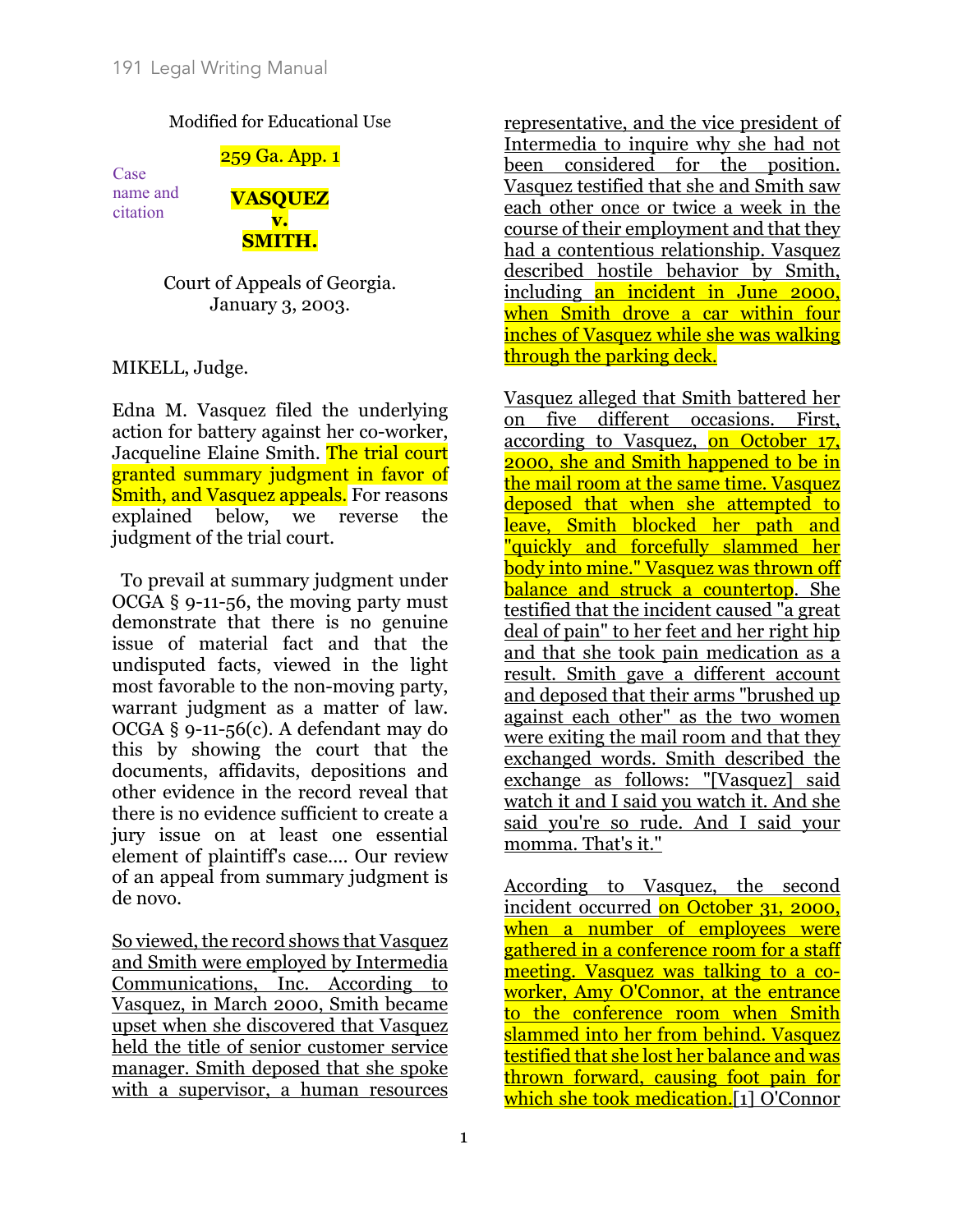deposed that she was facing Smith at the time and witnessed her forcefully slam into Vasquez from behind. O'Connor further testified that there was sufficient room in the doorway for Smith to walk through without touching Vasquez; that Vasquez was thrown forward by the blow; that Smith kept walking and did not acknowledge running into her coworker; and that Smith's conduct appeared to be intentional. Contrary to Vasquez's and O'Connor's testimony, Smith deposed that she unintentionally "brushed up against [Vasquez's] arm" as she passed through the doorway.

Vasquez alleged that the third battery took place on November 14, 2000, before the weekly staff meeting. Vasquez was seated at the conference table when Smith walked by and slammed her body against the back of Vasquez's chair. According to Vasquez, Smith also made contact with her right shoulder. Vasquez deposed that the force of the blow caused her chest to hit the table, resulting in skin discoloration. She took ibuprofen for the pain. Other people were able to walk by without touching her chair, Vasquez testified. Smith testified that she merely touched Vasquez's chair as she walked through the room. According to Vasquez, the fourth and fifth batteries took place at the November 21 and 28 staff meetings when Smith engaged in conduct nearly identical to her behavior on November 14. Vasquez testified that she suffered from a "constant nervous stomach" as a result of the five batteries and that stress caused by Smith's behavior had affected her job performance.

Smith was given a written warning by her supervisor on November 29, 2000. In a section entitled "Professional Behavior," the warning stated that "[y]our conflicts with peers and management have

evolved to outbursts and physical confrontation." Smith was informed that "[b]ehaving in a threatening and insubordinate manner towards ... coworkers ... will not be tolerated."

The record reveals that Smith was arrested for the simple battery of Vasquez and that she pleaded nolo contendere to the charge. There is no documentation of the criminal action in the record; however, Smith's deposition testimony indicates that it was disposed of after November 2000.

After Vasquez filed the underlying civil action, Smith moved for summary judgment on the grounds that there was no evidence that she intentionally touched Vasquez or that Vasquez was injured by her conduct. The trial court granted the motion. On appeal, Vasquez argues that the court erred in finding that no genuine issues of material fact exist. We agree.

This Court has repeatedly held in battery cases that the unwanted touching itself constitutes the injury to the plaintiff. Darnell v. Houston County Bd. of Ed., 234 Ga.App. 488, 490(1), 506 S.E.2d 385 (1998) ("[a] cause of action for assault and battery can be supported by even minimal touching"); Jarrett v. Butts, 190 Ga.App. 703, 705(4), 379 S.E.2d 583 (1989) (evidence that the defendant touched the plaintiff's wrists and hair was sufficient to withstand a motion for summary judgment). In Brown v. Super Discount Markets, supra at 176, 477 S.E. 2d 839, we held that "any unlawful touching of a person's body, even though no physical injury ensues, violates a personal right and constitutes a physical injury to that person." (Citation omitted.) In that case, we reversed a grant of summary judgment on an assault and

Procedural Facts

**Issue** 

Precedent, law